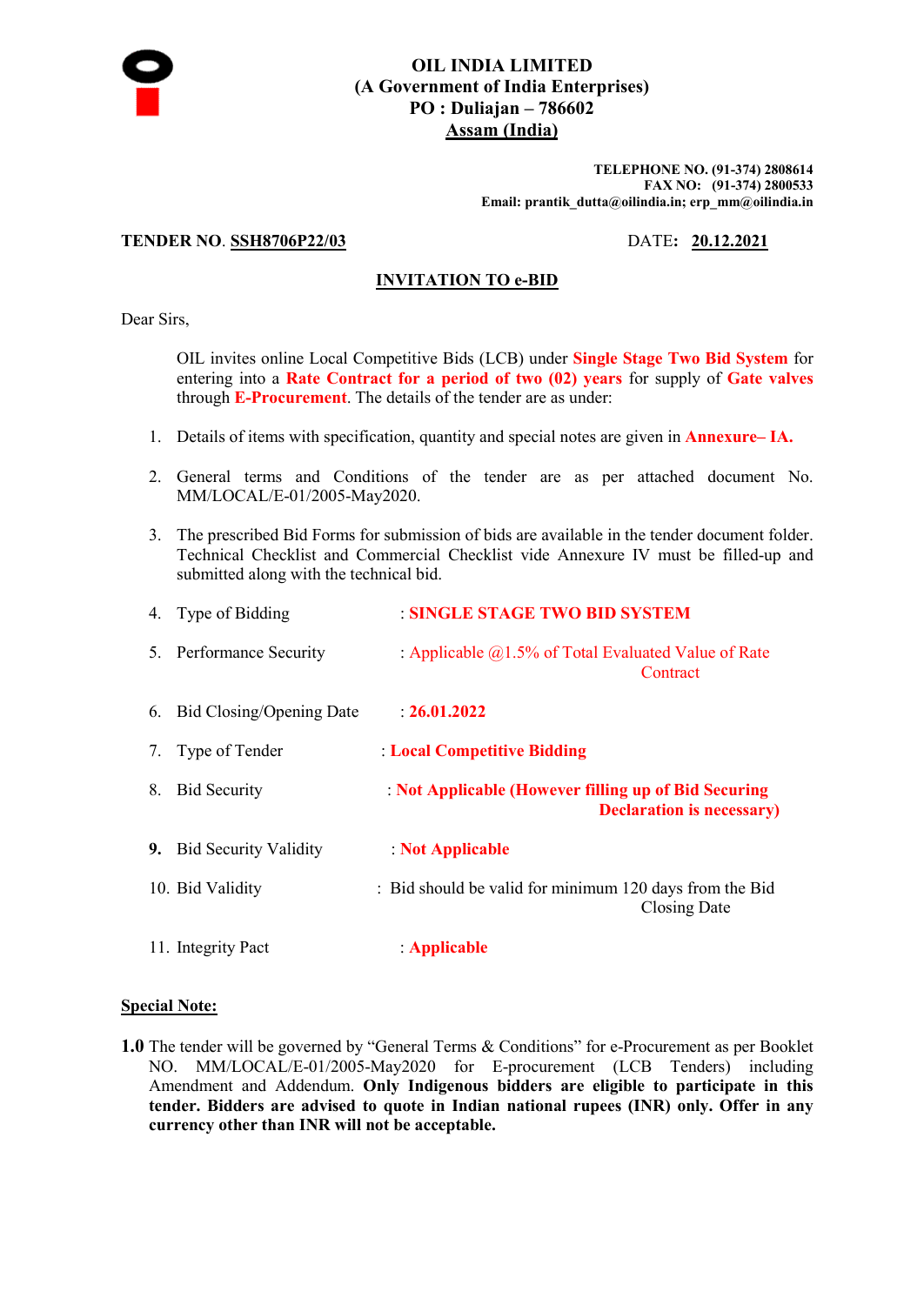- **2.0** Please note that all tender forms and supporting documents are to be submitted through OIL's e-Procurement site only except following documents which are to be submitted manually (in addition to uploading in e-tender portal) in sealed envelope super-scribed with Tender No. and Due date to **The CGM Materials-(HoD), Materials Department, Oil India Limited, Duliajan- 786602, Assam** on or before **13:00 Hrs (IST)** on the Bid Closing Date mentioned in the Tender.
	- **a)** Original Bid Security/EMD.
	- **b)** Voluminous document, if any, like Literature, Detailed Catalogue of the products etc.
	- **c)** Any other document required to be submitted in original as per tender requirement.

All documents submitted in physical form should be signed on all pages by the authorised signatory of the bidder and to be submitted in triplicate.

- **3.0** Bidders are requested to examine all instructions, forms, terms and specifications in the bid. Failure to furnish all information required as per the bid or submission of offers not substantially responsive to the bid in every respect will be at the bidders risk and may result in the rejection of its offer without seeking any clarifications.
- **4.0** OIL INDIA LIMITED (OIL) has upgraded its E-tender Portal. As part of the new system, the intending bidder must have Encryption Certificate along with Digital Signature Certificate (DSC) of Class III [Organization]. The date for implementation of new system is 12th April 2017 and the requirement of the new DSC will be applicable for the tenders floated on 12th April 2017 onwards. All our current and prospective esteemed bidders are therefore requested to acquire Class III DSC [Organization] along with Encryption Certificate issued by any of the Licensed Certifying Authorities (CA) operating under Controller of Certifying Authorities (CCA) of India as per Indian IT Act 2000. Guideline for getting Digital Signature and other related information are available on the e-tender website www.oilindia.com. The bid signed using any other digital certificate or digital certificate without organization name of the bidder, will be liable for rejection.
- **5.0** Encryption certificate is mandatorily required for submission of bid. In case bidder created response using one certificate (using encryption key) and bidder subsequently changes the digital signature certificate then the old certificate (used for encryption) is required in order to decrypt his encrypted response for getting the edit mode of his response. Once decryption is done, the bidder may use his new DSC certificate for uploading and submission of his offer. It is the sole responsibility of the bidder to keep their DSC certificate properly. In case of loss of DSC certificate, Oil India Limited is not responsible.
- **6.0** All the Bids must be Digitally Signed using "Class 3" digital certificate (e-commerce application) with organisation name as per Indian IT Act obtained from the licensed Certifying Authorities operating under the Root Certifying Authority of India (RCAI), Controller of Certifying Authorities (CCA) of India. The bid signed using other than "Class 3" digital certificate without organization name, will be liable for rejection.
- **7.0** For convenience of the qualified Bidders and to improve transparency, the rates/cost quoted by bidders against OIL's e-tenders shall be available for online viewing by such Bidders whose price bids are opened by Company. A Bidder can view item-wise rates/costs of all other such peer bidders against the tender immediately after price bid opening, if the e-tender is floated by Company with PRICE CONDITION. In case the Price-Bid is invited by Company through attachment from under "Notes & Attachment" (i.e. NO PRICE CONDITION), Bidders must upload their detailed Price-Bid as per the prescribed format under "NOTES & ATTACHMENT", in addition to filling up the "TOTAL BID VALUE" tab taking into account the cost of all individual line items and other applicable charges like freight, tax, duties, levies etc. Under NO PRICE condition (i.e. Price Bid in attachment form), the "Total Bid Value" as calculated & quoted by the Bidder shall only be shared amongst the eligible bidders and Company will not assume any responsibility whatsoever towards calculation errors/omissions therein, if any. Notwithstanding to sharing the "Total Bid Value" or the same is whether filled up by the Bidder or not, Company will evaluate the cost details to ascertain the inter-se-ranking of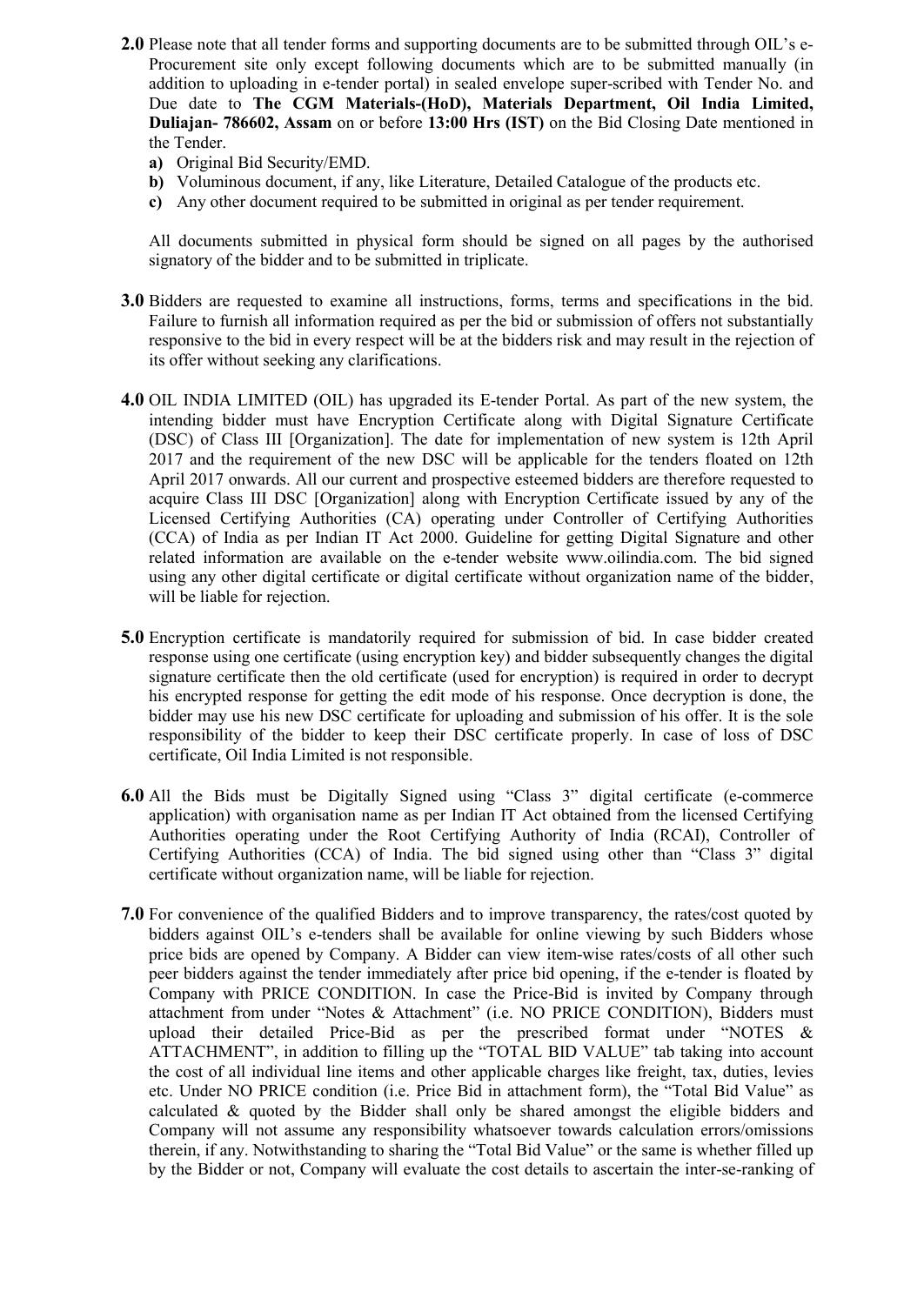bidders strictly as per the uploaded attachment and Bid Evaluation Criteria only. Online view of prices as above shall be available to the Bidders only upto seven days from the date of Price-Bid opening of the e-tender.

- **8.0** The items covered by this tender shall be used by Oil India Limited in the PEL/ML areas which are issued/renewed after 01/04/99 and hence Indigenous bidder shall be eligible for concessional rate of GST (for Invoice valuing INR 1.00 Lakh and above) against Essentiality Certificate wherever applicable, as per Notification No.3/2017 – Integrated/ Central Tax (Rate) dated 28th June, 2017. However, Indian bidders are requested to quote actual rate of GST with HSN Code.
- **9.0** Bidders must ensure that their bid is uploaded in the system before the tender closing date and time. Also, they must ensure that above documents which are to be submitted in a sealed envelope are also submitted at the above mentioned address before the bid closing date and time failing which the offer shall be rejected.
- **10.0** Bidders are requested to examine the instructions, forms, terms and specifications in the bid. Failure to furnish an information required as per the bid or submission of offers not substantially responsive to the bid in every respect will be at the bidder's risk and may result in rejection of its offer without seeking any clarifications.
- **11.0** Please refer to Annexure-CCC (BEC/BRC) applicable against this tender. Please ensure compliance to BEC/BRC and submit the requisite documentation, failing which, offer may be liable for rejection.
- **12.0** To ascertain substantial responsiveness of the bid, OIL reserves the right to ask the bidder for clarifications in respect of Clauses covered under the BRC also and such clarifications fulfilling the BRC clauses must be received on or before the deadline given by the company, failing which, the offer will be summarily rejected.
- **13.0** Against Bid Security/EMD/Performance Bank Guarantee- Only payments through online mode or submission of Bank Guarantee/LC will be acceptable. DD/Cheques/Cashier Cheque or any other mode shall NOT be acceptable.
- **14.0** The prices of the items should be quoted as per Annexure P and uploaded separately under the tab "Notes & Attachment".
- **15.0** Bid must be submitted electronically only through OIL's e-procurement portal. Bid submitted in any other form will be rejected.
- **16.0** Please refer to the **"New Vendor Manual (effective 12.04.2017)"** available in the login Page of the OIL's E-tender Portal.
- **17.0** OIL INDIA LIMITED (OIL) has upgraded its E-tender Portal. All the bidders are requested to go through the following two documents before uploading their bid. These documents are also uploaded as part of NIT.
	- 15.1 Guidelines to Bidders for participating in OIL.

15.2 Instruction to bidder for submission.

**18.0 FURNISHING FRAUDULENT INFORMATION/ DOCUMENT:** If it is found that a Bidder has furnished fraudulent document/information, the Bid Security/Performance Security shall be forfeited and the party will be debarred for a period of 3(three) years from date of detection of such fraudulent act, besides the legal action. In case of major and serious fraud, period of debarment may be enhanced. **In this regard, bidders are requested to submit an Undertaking as per ANNEXURE-K as under along with their offer failing which their offer shall be liable for rejection.**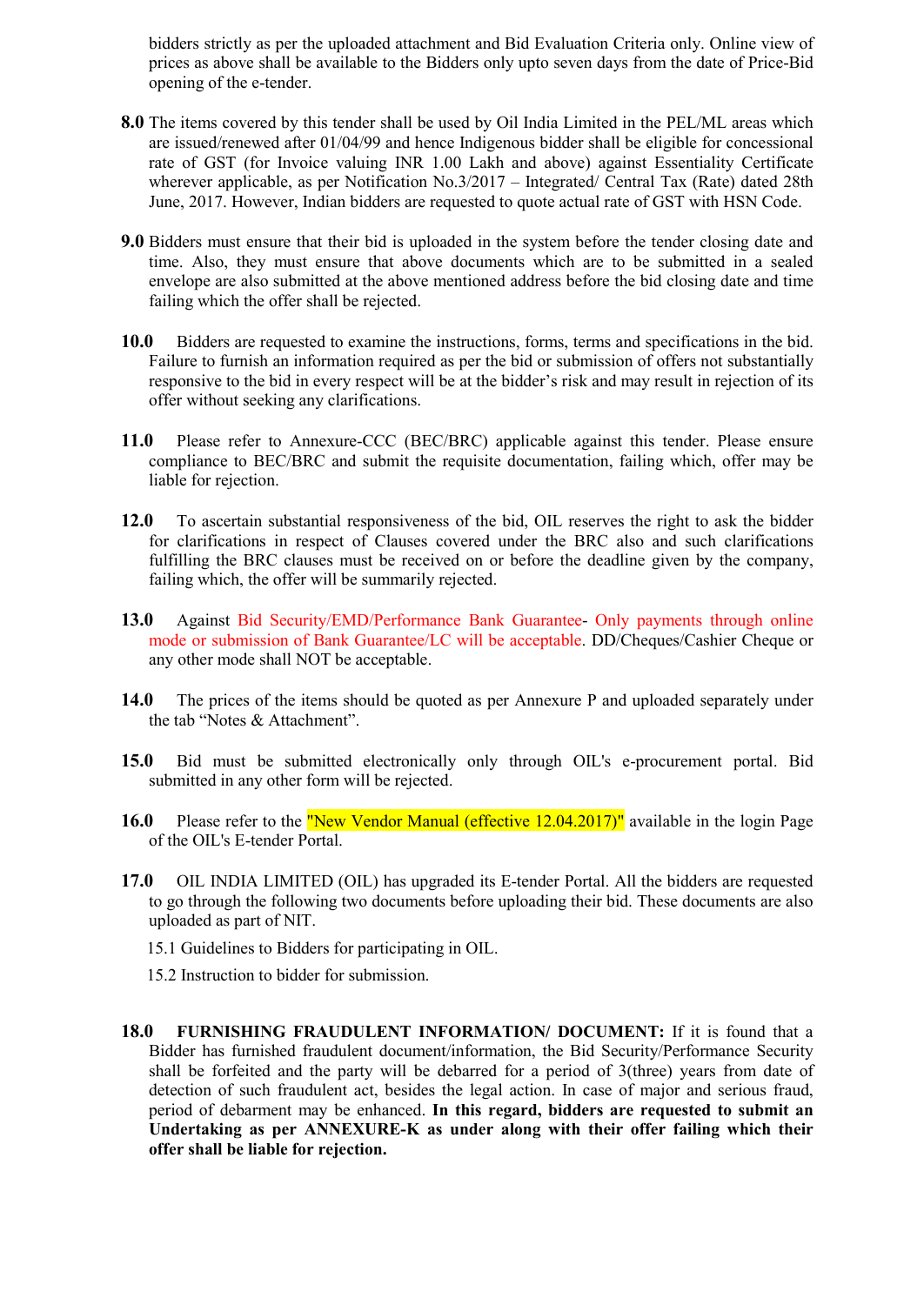**19.0 Bids received in physical form against online invitation through e-portal shall be rejected** (except the documents specifically called for in hard copies, if any). Similarly, Bids received after the bid closing date and time shall be rejected. Also, modifications to bids received after the bid closing date & time shall not be considered.

Yours Faithfully,

 Sd- (PRANTIK DUTTA) SENIOR PURCHASE OFFICER (FS) FOR GM-MATERIALS (HOD)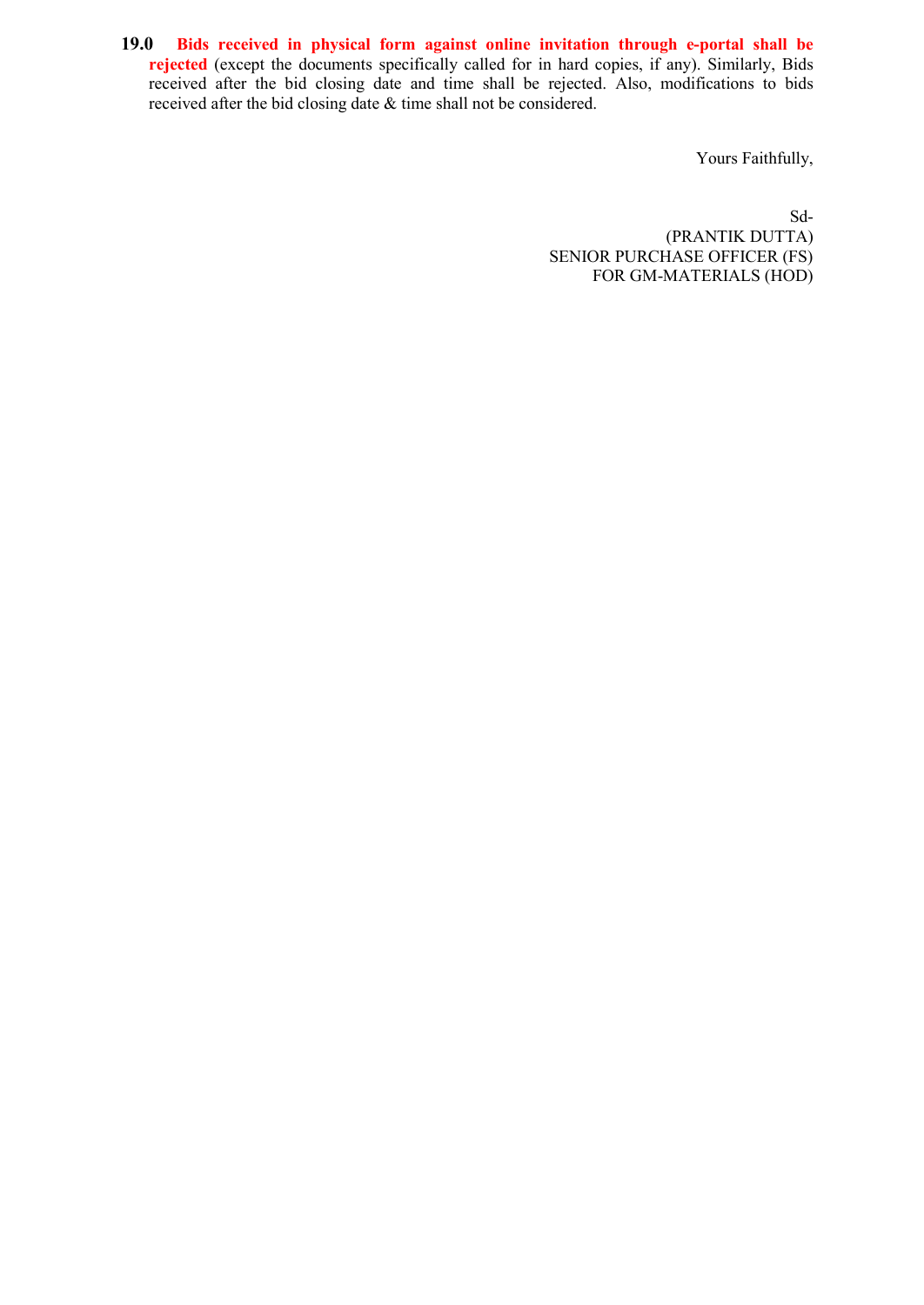### Page : 1 / 2

# Tender No. & Date : SSH8706P22/03

| Tender Fee                 | : INR |                                        | 0.00 OR USD | 0.00 |
|----------------------------|-------|----------------------------------------|-------------|------|
| <b>Bid Security Amount</b> | ∶INR. |                                        | 0.00 OR USD | 0.00 |
|                            |       | (or equivalent Amount in any currency) |             |      |

# Bidding Type : Two Bid

| <b>Bid Closing On</b> | : 26.01.2022 at 13:00 hrs. (IST) |
|-----------------------|----------------------------------|
| <b>Bid Opening On</b> | : 26.01.2022 at 13:00 hrs. (IST) |

Performance Guarantee : Applicable

OIL INDIA LIMITED invites Global tenders for items detailed below:

| Item No./<br>Mat. Code | <b>Material Description</b>                                                                                                                                                                                                                                                                                                                                                                                                                                                                                                                                                                            | Quantity | <b>UOM</b> |
|------------------------|--------------------------------------------------------------------------------------------------------------------------------------------------------------------------------------------------------------------------------------------------------------------------------------------------------------------------------------------------------------------------------------------------------------------------------------------------------------------------------------------------------------------------------------------------------------------------------------------------------|----------|------------|
| 10<br>10015658         | <b>GATE VALVES</b><br>VALVE FOR DRILLING AND PRODUCTION SERVICE, THROUGH<br>CONDUIT - ROUND OPENING INCLUDINGHAND WHEEL.<br>Gate Valve, forged or Cast Steel, 52.39 mm x 352 Kg./Cm. Sq. (2.1/16" -<br>5000 PSI) W.P. as per API 6A latest edition PSL-2, trim U-DD, flanged ends<br>Rx RTJ full bore through conduit, having replaceable gate and seat assy.,<br>parallel solid gate construction with floating seat and backseat arrangement<br>on the stem, non-rising stem supported on two thrust bearings, with plastic<br>Chevron packing and grease injecting ports, complete with hand wheel. | 600      | <b>NO</b>  |
| 20<br>10015682         | Gate, Valve, forged or cast steel, 65.03 mm x 352 kg/sq.cm. (2.9/16"- 5000<br>PSI) W.P. as per API 6A latest edition PSL-2, trim U-DD, flanged ends Rx<br>RTJ full bore through conduit, having replaceable gate and seat assy, parallel<br>solid gate construction with floating seat and back seat arrangement on the<br>stem. non-rising stem supported on two thrust bearings, bolted/Studded<br>bonnet, with plastic Chevron packing and grease injecting ports. complete<br>with hand wheel.                                                                                                     | 200      | <b>NO</b>  |
| 30<br>10072289         | GATE VALVE-STEEL<br>Gate Valve, forged or cast steel, 52.39 mm - 352 Kg/sq.cm. (2.1/16" - 5000<br>PSI) W.P. as per API6A latest edition PSL-2, trim U-DD, with 50.8 mm (2")<br>screwed female ends to API Line Pipe Threads full bore through conduit,<br>having replaceable gate & seat assembly. Parallel solid gate construction with<br>floating seat and back seat arrangement on the stem, non-rising stem<br>supported on two thrust bearings, bolted/studded bonnet, with plastic<br>Chevron packing and grease injecting ports, complete with hand wheel.                                     | 1100     | NO.        |

# Note description for item no./nos.: 10, 20, 30

Note:

1.0 Quotations must be accompanied with the following:

(a) Bidders are required to forward the related technical brochures and detailed cross-sectional drawing of the offered valve showing all the major and critical dimensions, relevant product bulletin/ catalogue, literature, related part nos. etc. in details along with the bids failing which offer would not be accepted.

(b) Bill of material of construction and composition

(c) Manufacturer's QAP.

2.0 Bidders must confirm in their quotation that the gate valves shall be manufactured as per API 6A (Latest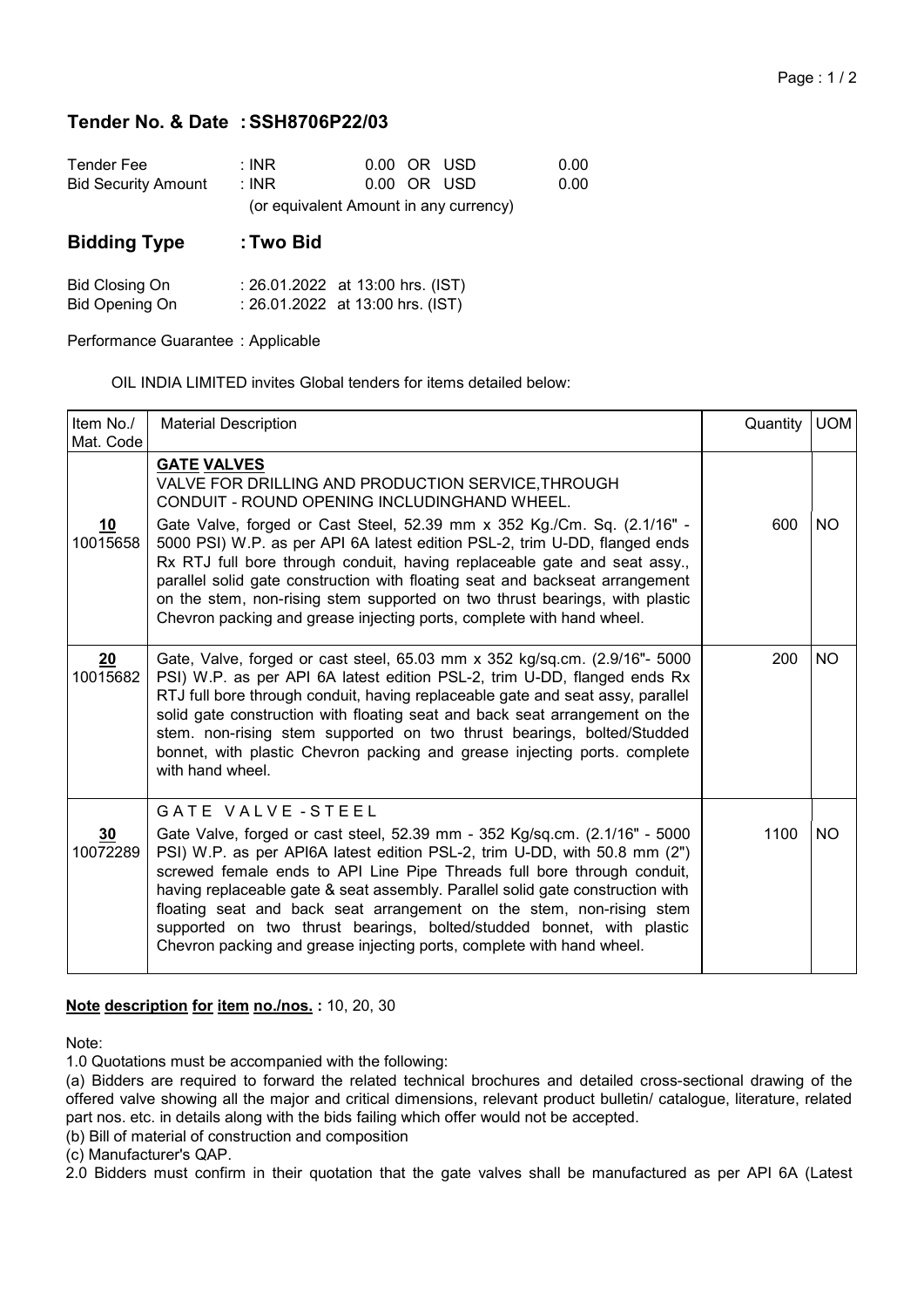# Tender No. & Date : SSH8706P22/03

Edition) as per following: Material: Minimum 60 K API Cast/Forge Alloy Steel Product specification level: PSL2 Performance Rating: PR 1 Material Class: DD Temperature Rating: U

3.0 Bidders shall confirm in their quotation that the following tests

shall be carried out as per API 6A on each valve and the test/inspection Certificate are to be forwarded along with the invoice/despatch document and should be covered suitably with guarantee/warrantee clause.

(a) Hydrostatic body test

- (b) Hydrostatic seat test
- (c) Entire dimensional checking
- (d) Drift testing
- (e) Material composition compliance as per API 6A
- (f) Any other tests/inspections need to be carried out
- as per API 6A.

4.0 Equipment Marking:

Equipment Marking: Each valve shall bear following markings as

per requirement of API6A (Latest edition).

- 1. API monogram
- 2. Temperature class or ratings
- 3. Material class
- 4. Rated working pressure
- 5. Product specification level (PSL)
- 6. Performance requirements (PR)c
- 7. Date of manufacture
- 8. Manufacturer's name or mark
- 9. Nominal bore size
- 10. Flange and outlet connector size
- 11. Ring Groove type and number
- 12. Equipment serial number
- 13. OIL's purchase order no

In addition to above, followings shall be permanently marked by embossing/punching/stamping on the body of each valve.

- 1. Manufacturer's name or mark
- 2. Rated working pressure & valve size.
- 3. MOC of Body & Bonnet
- 4. Heat Code

5.0 (a) All valves shall be inspected by any one of OIL's approved Third-party inspection agencies. TPIA inspection will be under the scope of OIL.

- (b) The Scope of Third-Party Inspection will be as below.
- a. General Design,
- 
- b. Material,
- c. Welding (if any),
- d. Quality Control,
- e. Equipment Marking,
- f. Storing, packaging & shipping,
- g. Radiography /ultrasonic test, wherever applicable,
- h. any other aspects found necessary by TPIA.

Note: Inspection and certification of TPIA shall be in conformance to relevant purchase order and applicable standard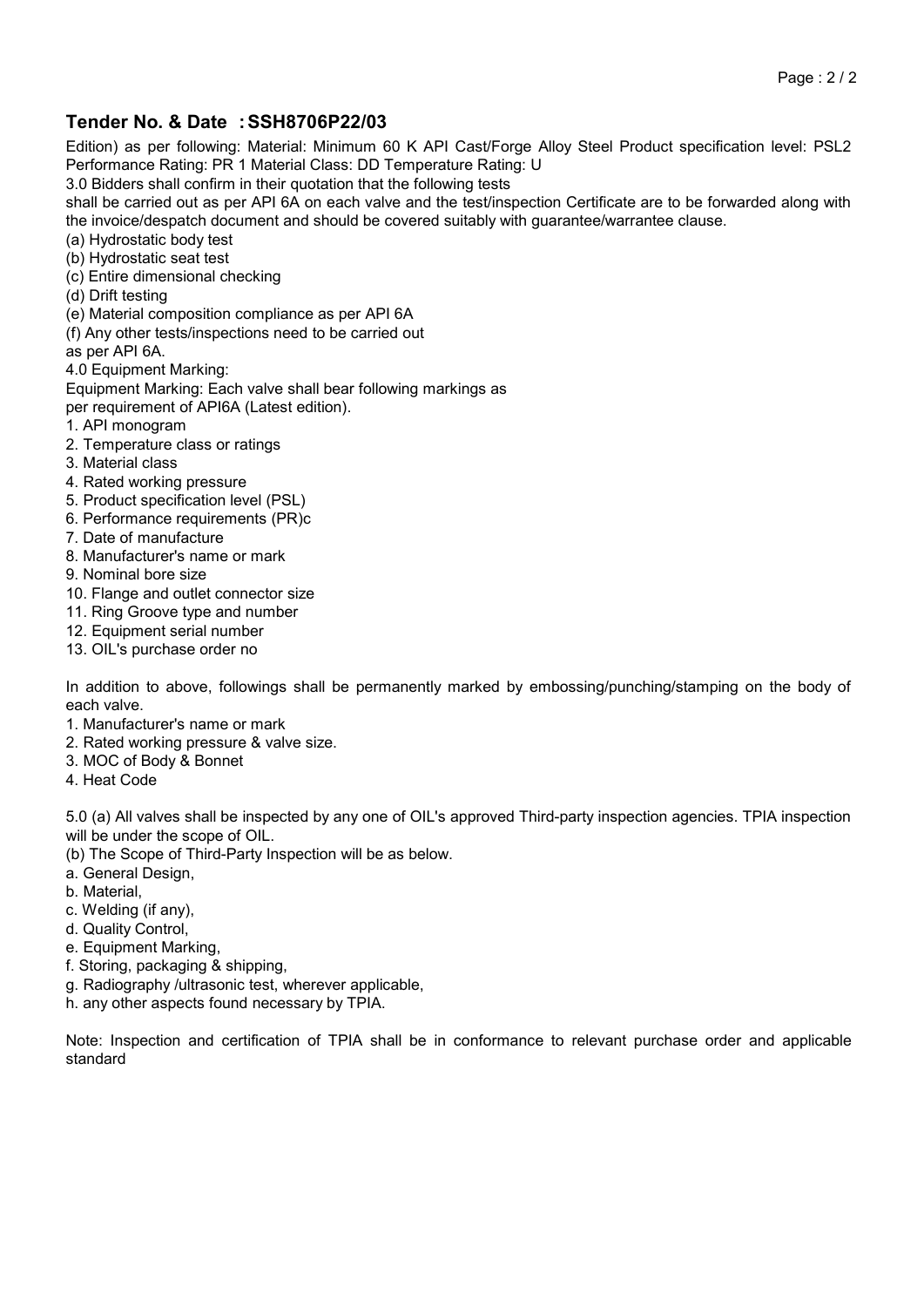### **Standard Notes:**

**AA.** This tender is floated to enter into a rate contract for a period of two (02) years, with a provision for extension by one (01) year, for supply of above items. The qty. indicated against each item is for approx. 2(two) years requirement and may increase or decrease depending on actual requirement. OIL will be at liberty to buy more or less qty. against each item within the overall value of rate contract during its currency. Formal Purchase orders placed against rate Contract will indicate the actual requirement. Order will be placed as and when required basis. The prices should remain firm during the period of Rate Contract.

# **1) This Tender has been floated for participation of Indigenous bidders only. Hence, only Indigenous bidders are eligible to participate against this tender.**

2) Bidders are advised to quote in Indian national rupees (INR) only. Offer in any currency other than INR will not be acceptable.

3) The tender will be governed by "General Terms & Conditions" for e-Procurement as per Booklet NO. MM/LOCAL/E-01/2005-May2020 for E-procurement (LCB Tenders) including Amendment and Addendum.

4) The tender is invited under **SINGLE STAGE TWO BID SYSTEM**. The bidder should ensure that "**TECHNO-COMMERCIAL UNPRICED BID**" should contain details as mentioned in the technical specifications as well as BEC/ BRC and upload the same in the Technical RFx Response-> User -> Technical Bid. Please go through the help document in details before uploading the document and ensure uploading of technical bid in the Technical RFx Response-> User - > Technical Bid only.

The "PRICE BID" must contain the price schedule and the bidder's commercial terms and conditions. The priced bid of the items should be uploaded as an attachment under Notes & Attachments tab. **Please note that the Technical Rfx Response is meant for Technical Bid only. Therefore, no price should be given in above Technical Rfx otherwise the offer will be rejected. Priced bids of only those bidders will be opened whose offers are found to be techno-commercially acceptable.** 

5) In Technical Bid opening, only Technical Rfx will be opened. Therefore, the bidder should ensure that "TECHNO-COMMERCIAL UNPRICED BID should contain details as mentioned in the technical specifications as well as BEC/ BRC and upload the same in the Technical RFx Response- $>$  User -  $>$  Technical Bid. No price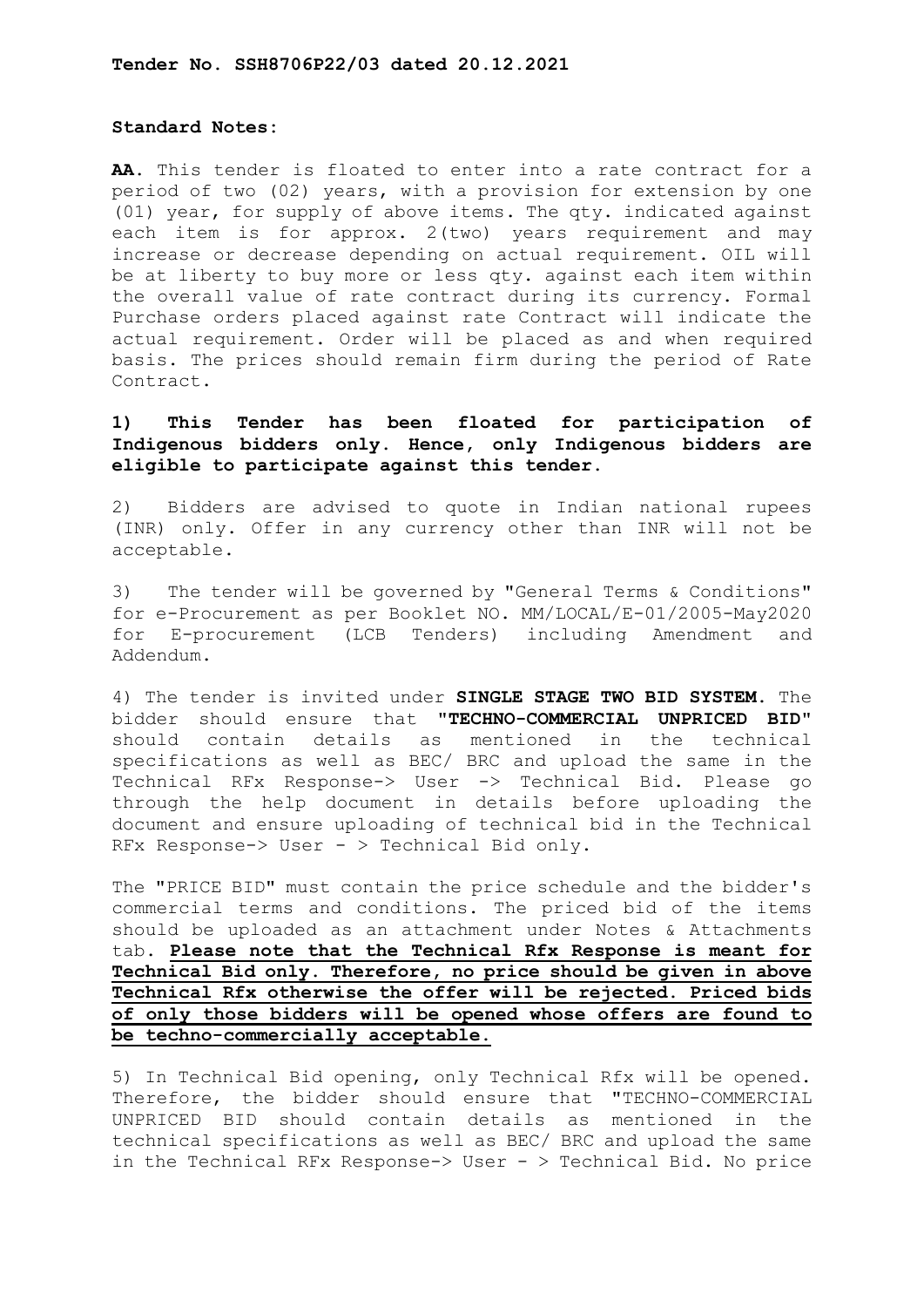should be given in above Technical Rfx otherwise the offer will be rejected. Please go through the help document in details before uploading the document and ensure uploading of technical bid in the Technical RFx Response-> User - > Technical Bid only. The "PRICE BID" must contain the price schedule and the bidder's commercial terms and conditions. The prices bid of the items should be uploaded as an attachment under Notes & Attachments tab as per ANNEXURE-P.

# **6) Bidders are required to quote with minimum validity of 120 days from the Bid Closing Date as per NIT requirement. BIDS with lesser validity shall be rejected.**

**7) No Bid Security /Earnest Money Deposit (EMD) is required to be submitted against this tender. Instead of EMD/Bid Security, all the bidders shall be required to sign a "Bid securing declaration" accepting that if they withdraw or modify their Bids during the period of validity, or if they are awarded the contract and they fail to sign the contract, or to submit a performance security before the deadline defined in the NIT/Purchase order, they shall be suspended for the period of two (2) years. This suspension of two years shall be automatic without conducting any enquiry.**

# **Bidders shall submit "Bid Securing Declaration" as per enclosed PROFORMA-4 along with their Technical bids.**

8) Performance Security @1.5% of the total evaluated value of the Rate Contract, i.e. 3% of the annualized value (excluding taxes and duties) is applicable against this tender. Successful bidder shall be required to furnish a Performance Security, equivalent to One point five percent (1.5%) of the total evaluated value of the Rate Contract, which should remain valid throughout the period of rate contract, including extension, if any. The successful bidder shall submit Performance Security within 30 days of award of rate contract, failing which OIL reserves the right to cancel the rate contract and forfeit their Bid Security. Bidders should undertake in their bids to submit Performance Security as stated above.

|                               |     | 9) Bidders should submit their bids incorporating the following |     |           |
|-------------------------------|-----|-----------------------------------------------------------------|-----|-----------|
| details:                      |     |                                                                 |     |           |
| (i)                           | GST | Registration Details of the                                     |     | Supplier: |
|                               |     |                                                                 |     |           |
| $\ddot{\phantom{0}}$<br>(iii) |     | Ttem-wise                                                       | HSN | Code:     |
|                               |     |                                                                 |     |           |
|                               |     |                                                                 |     |           |
|                               |     |                                                                 |     |           |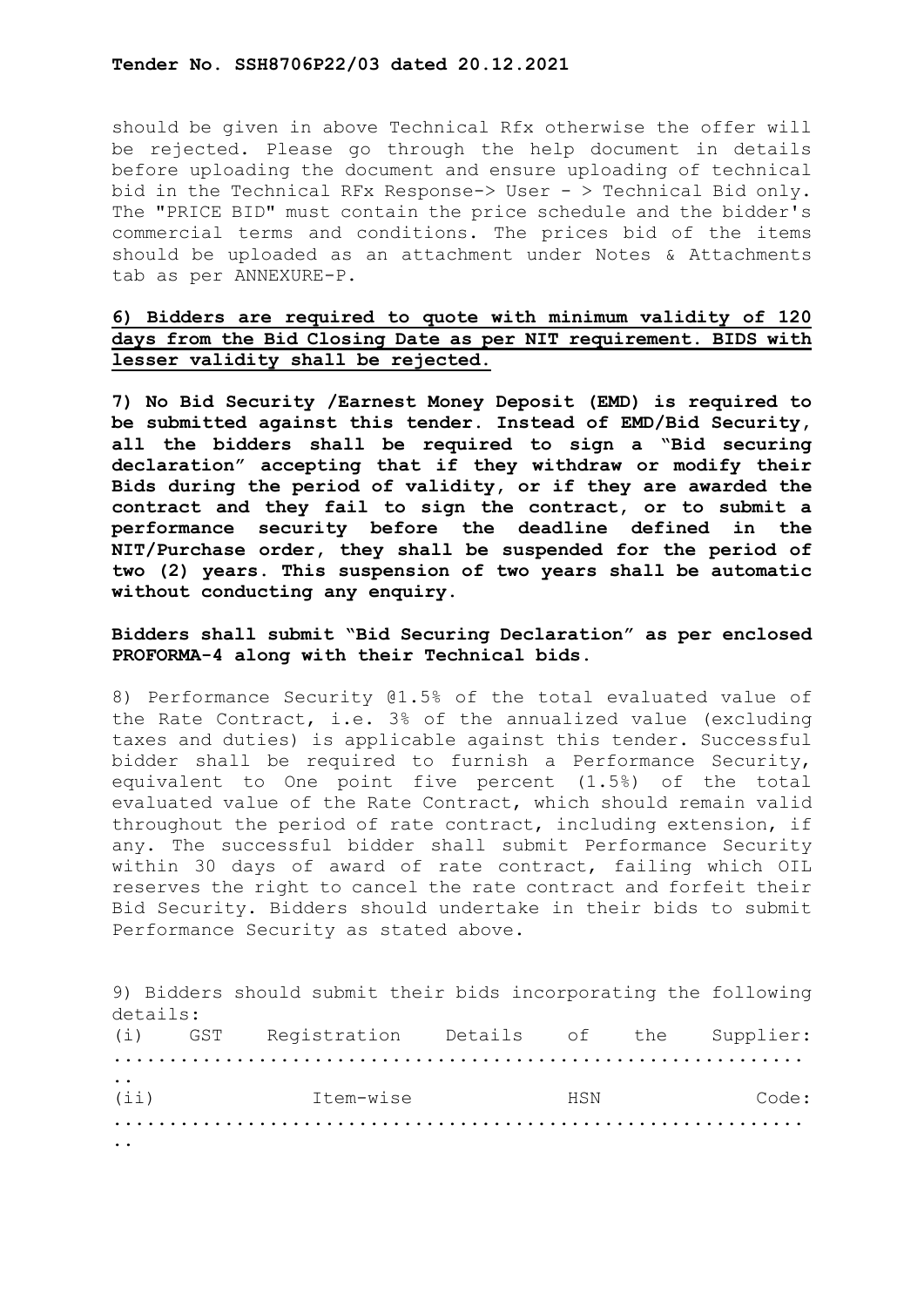| (iii)                | Applicable | Rate | GST : |
|----------------------|------------|------|-------|
|                      |            |      |       |
| $\ddot{\phantom{a}}$ |            |      |       |

10) Bidders to note: OIL Duliajan's Provisional GSTIN No.: 18AAACO2352C1ZW.

11) Bidders to take special note of the following conditions: a) Bidders without having E-tender Login ID and Password should complete their online registration at least seven (7) days prior to the scheduled bid closing date and time of the tender. For online registration, Bidder may visit the OIL's E-tender site https://etender.srm.oilindia.in/irj/portal.

b) Necessary Login ID & Password will be issued by OIL only after submitting the complete online registration by the Bidder. In the event of late registration/ incomplete registration by Bidder, Oil India Limited shall not be responsible for late allotment of User ID & Password and request for bid closing date extension on that plea shall not be entertained by Company.

# **c) PUBLIC PROCUREMENT POLICY AND PURCHASE PREFERENCE TO MICRO AND SMALL ENTERPRISES:**

Bidders to note that Govt. of India under Micro, Small and Medium Enterprises Development (MSMED) Act 2006, has proclaimed the Public Procurement Policy, 2012 with effect from 1st April, 2012 in respect of procurement of goods and services, produced and provided by micro and small enterprises, by its Ministries, Departments and Public Sector Undertakings for promotion and development of Micro and Small Enterprises. Clause on Micro and Small Enterprises. Clause on applicability of Public Procurement Policy for procurement of goods from Micro and Small Enterprises (MSE) in the tender is furnished in "General Terms & Conditions" for e-Procurement as per Booklet No. MM/GLOBAL/E-01/2005 for E-procurement (ICB Tenders) including Amendments & Addendum to "General Terms & Conditions" for e-Procurement. Bidders are requested to take note of the same and to submit their offers accordingly.

Categorisation and various Criteria applicable to MSE bidders shall be guided by the Gazette Notification No. CG-DL-E-26062020-220191 dated 26.06.2020 and Amendment vide Gazette Notification no. CG-DL-E-16062021-227649 DATED 16TH June'2021 issued by MINISTRY OF MICRO, SMALL AND MEDIUM ENTERPRISES. The existing enterprises registered under EM- Part-II or UAM till Jo'" June'2020 shall continue to be valid only for a period up to the 31st day of December, 2021.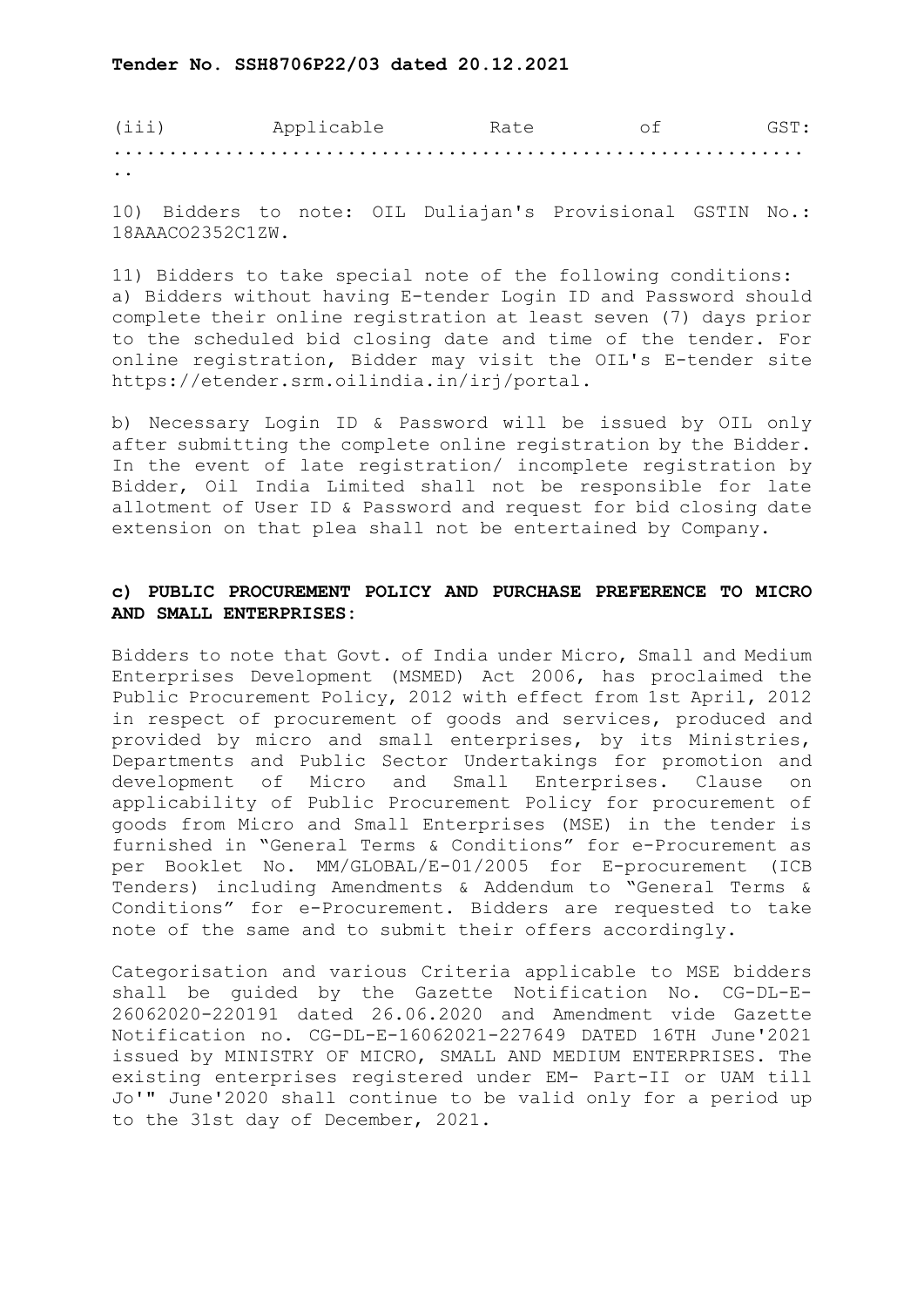The bidder claiming as MSE status (MSE-General, MSE-SCIST, MSE -Woman) against this tender has to submit the following documents for availing the benefits applicable to MSEs:

# **(i) Udyam Registration Number with Udyam Registration Certificate.**

**OR**

**(ii) Proof of registration with District Industry Centers or Khadi and Village Industries Commission or Khadi and Village Industries Board or Coir Board or National Small Industries Corporation or Directorate of Handicrafts and Handloom or Udyog Adhar registration or registration with any other body specified by Ministry of MSME.**

Note: In case bidding MSE is owned by Schedule Caste or Schedule Tribe entrepreneur or Woman Entrepreneur, valid documentary evidence issued by the agency who has registered the bidder as MSE owned by SC/ST entrepreneur/ Woman Entrepreneurs should also be enclosed.

d) For availing benefits under Public Procurement Policy (Purchase preference), the interested MSE Bidders must ensure that they are the manufacturers of tendered item(s) and registered with the appropriate authority (as mentioned above) for the said item(s). Bids without EMD shall be rejected, if the technical offer does not include a valid copy of relevant MSE Certificate issued by appropriate authority specifying the item as per tender. Therefore, it is in the interest of such MSE Vendors to furnish a copy of complete certificate to the concerned tender handling officer of OIL at least seven (7) days prior to the scheduled Bid Closing Date of the tender; seeking clarification/ confirmation as to whether their registered item is eligible for EMD exemption or not. Late communications in this regard and request for bid closing date extension on that plea shall not be entertained by Company.

e) Bid Security/EMD/Performance Bank Guarantee- Kindly refer Annexure-A attached.

12) Please note that all tender forms and supporting documents are to be submitted through OIL's e-Procurement site only except following documents which are to be submitted manually in sealed envelope super scribed with Tender no. and Due date to The Head Materials, Materials Department, Oil India Limited, Duliajan-786602, Assam on or before 13:00 Hrs (IST) on the Bid Closing Date mentioned in the Tender.

a) Original Bid Security. b) Detailed Catalogue.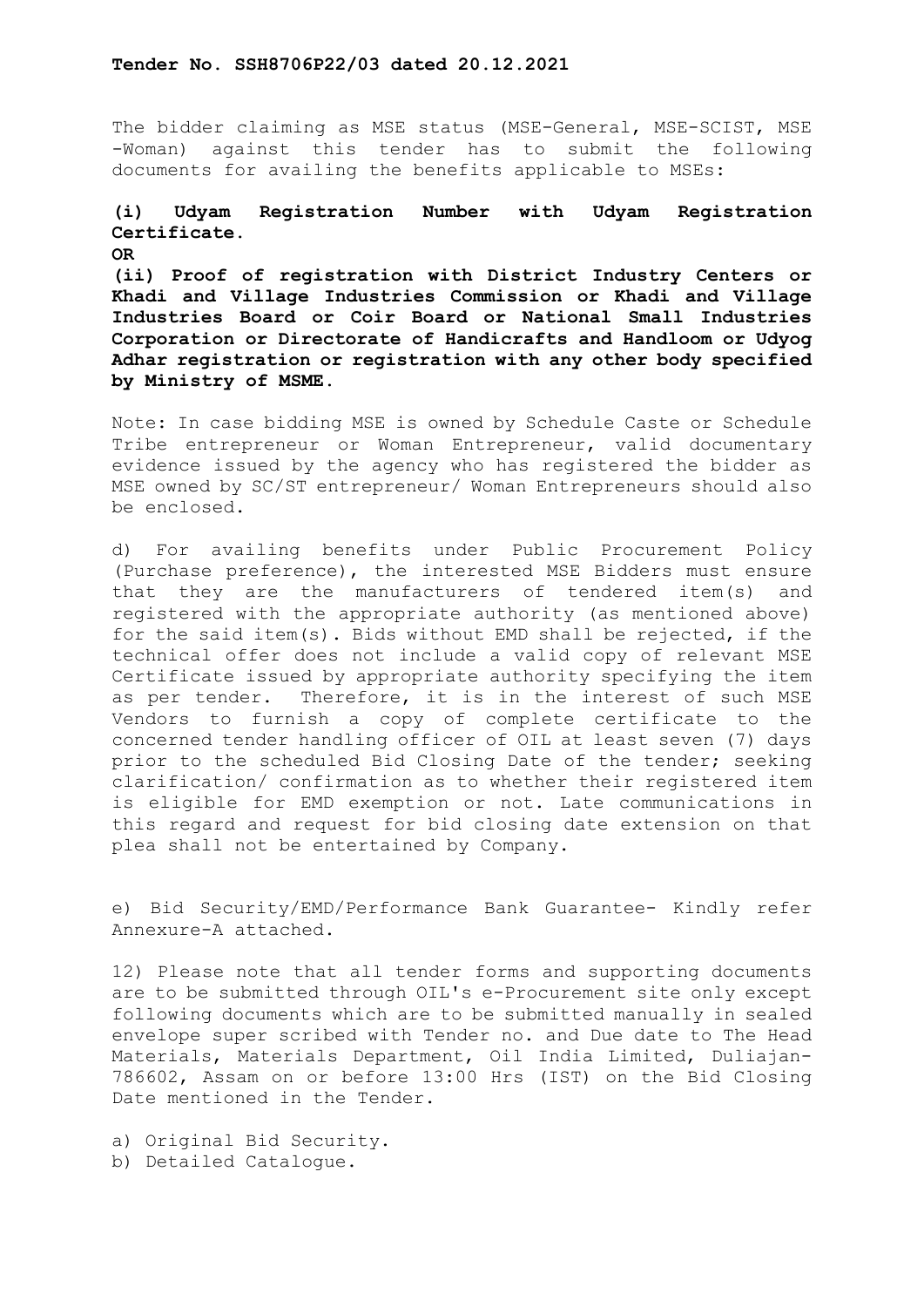c) Any other document required to be submitted in original as per tender requirement.

All documents submitted in physical form should be signed on all pages by the authorised signatory of the bidder and to be submitted in triplicate.

13) Bidders are requested to examine all instructions, forms, terms and specifications in the bid. Failure to furnish all information required as per the bid or submission of offers not substantially responsive to the bid in every respect will be at the bidder's risk and may result in the rejection of its offer without seeking any clarifications.

**14) Bidder's response to all NIT stipulations shall clearly be defined. Bidder shall furnish specific details/ specifications of all major components, systems with Make & Model; etc. Generalised response like - 'As per NIT Specifications/ Technical Leaflet', 'Noted', 'and Accepted' or in any similar fashion is not acceptable.**

**15) PRICE BIDS OF ONLY THOSE BIDDERS WILL BE OPENED WHOSE OFFERS ARE FOUND TECHNO-COMMERCIALLY ACCEPTABLE. THE TECHNO-COMMERCIALLY ACCEPTABLE BIDDERS WILL BE INFORMED BEFORE THE OPENING OF THE "PRICE BID".**

**16)** The items covered by this tender shall be used by Oil India Limited in the PEL/ ML areas which are issued/ renewed after 01/04/99 and hence Indigenous bidder shall be eligible for concessional rate of GST against Essentiality Certificate wherever applicable, as per Notification No. 3/2017 - Integrated/ Central Tax (Rate) dated 28th June, 2017 for orders having material value of INR 1.00 lakh and above. However, please quote the actual rate of GST along with the HSN Codes.

17) To ascertain the substantial responsiveness of the bid, OIL reserves the right to ask the bidder for clarification in respect of clauses covered under BRC also and such clarifications fulfilling the BRC clauses in Toto must be received on or before the deadline given by the company, failing which the offer will be summarily rejected.

**18) OPPORTUNITY FOR START-UPS:** In case a Start-up [defined as per Ministry of Commerce and Industry (Department of Industrial Policy and Promotion, DIPP) latest notification]/ MSE is interested in supplying the tendered item but does not meet the Pre-Qualifying Criteria (PQC)/ Proven Track Record (PTR) indicated in the tender document, the Start-up/ MSE is requested to write a detailed proposal separately, and not against the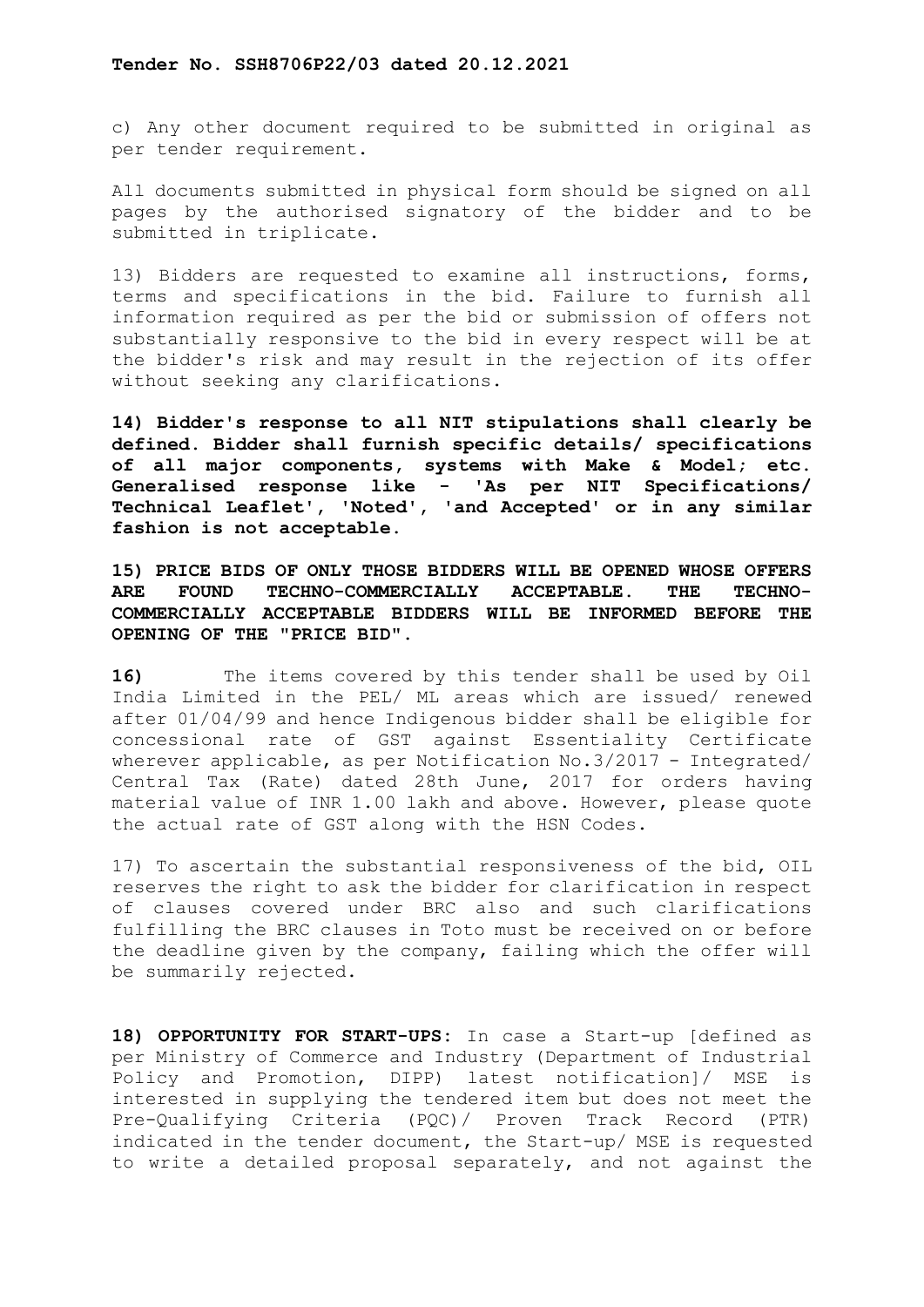present tender requirement, to the tender issuing authority about its product. Such proposals shall be accompanied by relevant documents in support of MSE (where applicable) or in case of Start-up, following documents shall be given:

i. Certificate of Recognition issued by the Department of Industrial Policy and Promotion, Ministry of Commerce and Industry, Government of India.

ii. Certificate of incorporation.

iii. Audited Profit & Loss (P&L) Statement of all the Financial Years since incorporation. In case where the Balance sheet has not been prepared, bidder shall submit a certificate in original from its CEO/ CFO stating the turnover of the bidding entity separately for each Financial Years since incorporation along with a declaration stating the reason for not furnishing the audited P&L Statement. This certificate shall be endorsed by a Chartered Accountant/ Statutory Auditor.

The Proposal shall be examined by OIL and OIL may consider inviting a detailed offer from the Start-up/ MSE with the intent to place a TRIAL or TEST Order, provided the Start-up/ MSE meet the Quality and Technical Specifications.

In case the Start-up/ MSE is successful in the Trial Order, the vendor shall be considered for PQC exemption/ relaxation (as the case may be) for the next tender for such item till the time it remains a Start-up/ MSE.

**19) Ministry of Finance of Govt. of India, Department of Expenditure, Public procurement Division vide office memorandum F. No. 6/18/2019-PPD dated 23rd July, 2020 (order-Public Procurement no.1) has proclaimed the insertion of Rule 144 (xi) in the General Financial Rules (GFRs), 2017 w.e.f. 23rd July, 2020 regarding restrictions on procurement from a bidder of a country which shares a land border with India on the grounds of defence of India on matters directly or indirectly related thereto including national security. Bidders are requested to take note of the following clauses and submit their offers accordingly wherever applicable.**

Bidders must submit duly sealed & signed undertaking as per Annexure-B provided along with the technical bid.

I. Any bidder from a country which shares a land border with India will be eligible to bid in this tender only if the bidder is registered with the Competent Authority.

Validity of Registration: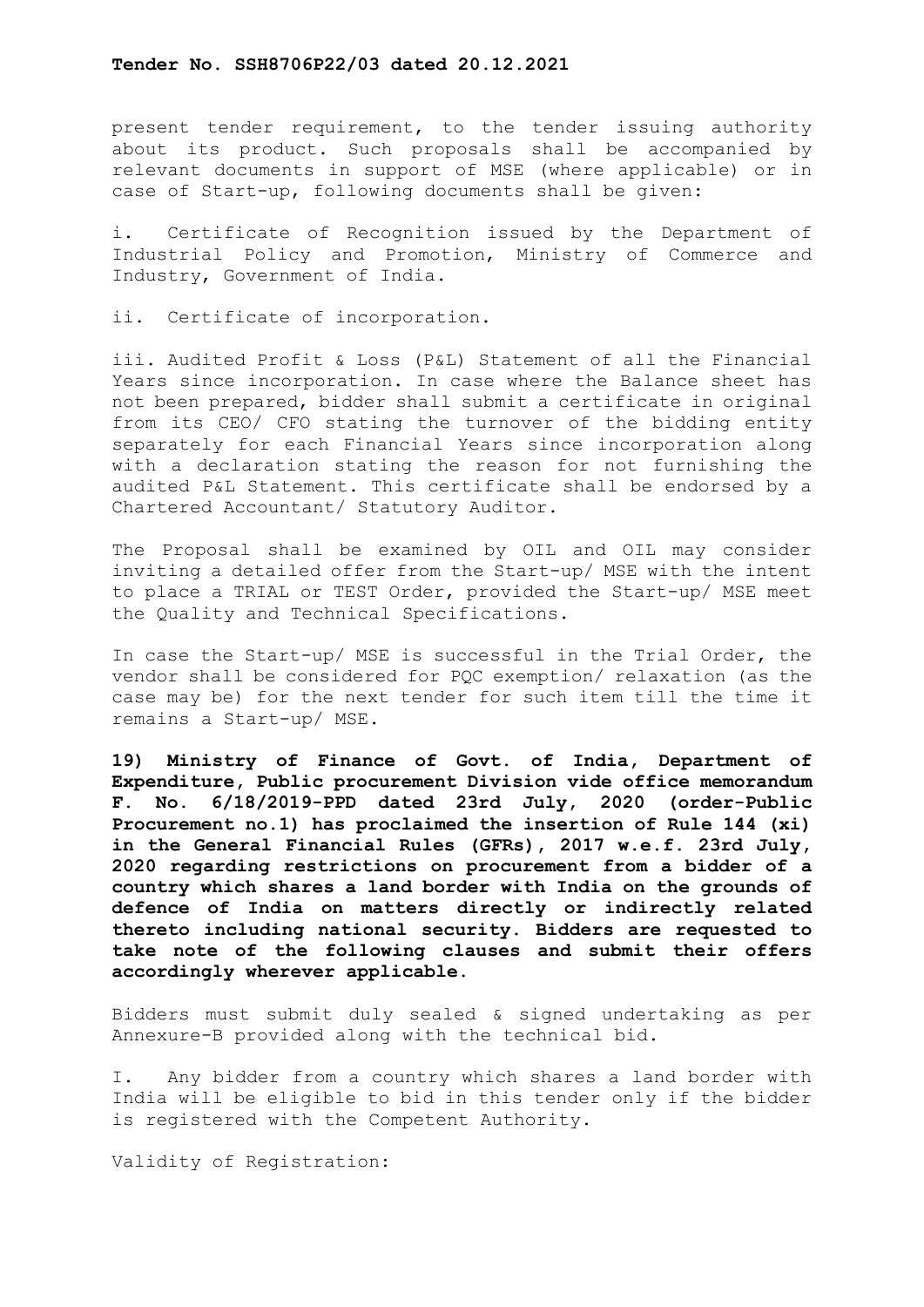In respect of tenders, registration should be valid at the time of submission of bids and at the time of acceptance of bids. In respect of supply otherwise than by tender, registration should be valid at the time of placement of order. If the bidder was validly registered at the time of acceptance/placement of order, registration shall not be a relevant consideration during contract execution.

II. "Bidder" (including the term 'tenderer', 'consultant' or 'service provider' in certain contexts) means any person or firm or company, including any member of a consortium or joint venture (that is an association of several persons, or firms or companies), every artificial juridical person not falling in any of the descriptions of bidders stated hereinbefore, including any agency branch or office controlled by such person, participating in a procurement process.

III. "Bidder from a county which shares a land border with India "for the purpose of this Order means:

a. An entity incorporated, established or registered in such a country; or<br>b. A subside

b. A subsidiary of an entity incorporated, established or registered in such a country; or

c. An entity substantially controlled through entities incorporated, established or registered in such a country; or<br>d. An entity whose beneficial owner is situated in such An entity whose beneficial owner is situated in such a country; or

e. An Indian (or other) agent of such an entity; or

f. A natural person who is a citizen of such a country; or

g. A consortium or joint venture where any member of the consortium or joint venture falls under any of the above.

IV. The beneficial owner for the purpose of (iii) above will be as under:

1. In case of a company or Limited Liability Partnership, the beneficial owner is the natural person(s), who, whether acting alone or together, or through one or more juridical person, has a controlling ownership interest or who exercises control through other means.

#### **Explanation:**

a. "Controlling ownership interest" means ownership of or entitlement to more than twenty-five per cent of shares or capital or profits of the company;

b. "Control" shall include the right to appoint majority of the directors or to control the management or policy decisions including by virtue of their shareholding or management rights or shareholders agreements or voting agreements;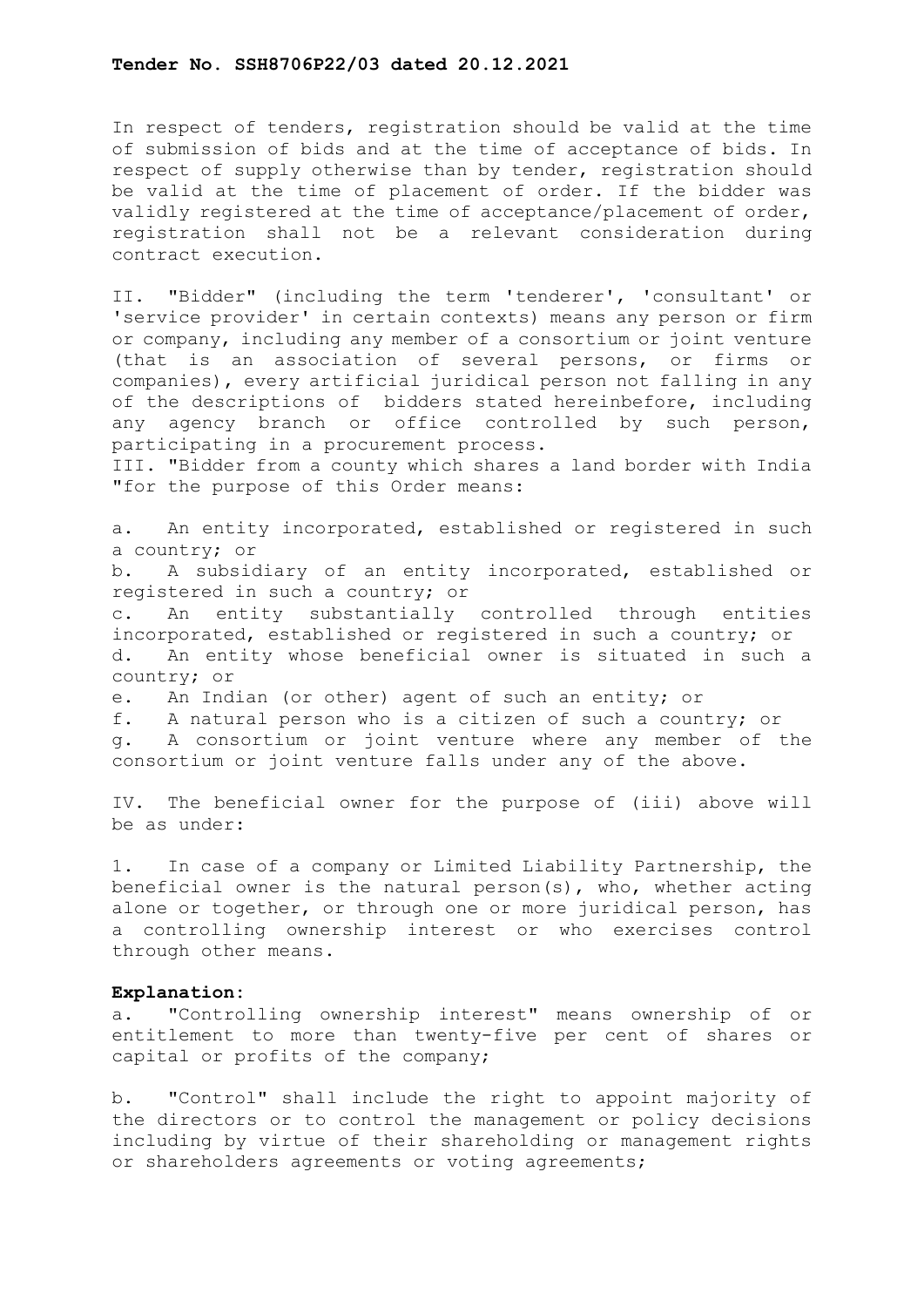2. In case of a partnership firm, the beneficial owner is the natural person (s) who, whether acting alone or together, or through one or more juridical person, has ownership of entitlement to more than fifteen percent of capital or profits of the partnership.

3. In case of an unincorporated association or body of individuals, the beneficial owner is the natural person(s), who, whether acting alone or together, or through one or more juridical person, has ownership or entitlement to more than fifteen percent of the property or capital or profits of such association or body of individuals;

4. Where no natural person is identified under (1) or (2) or (3) above, the beneficial owner is the relevant natural person who holds the position of senior managing official;

5. In case of trust, the identification of beneficial owner(s) shall include identification of the author of the trust, the trustee, the beneficiaries with fifteen percent or more interest in the trust and any other natural person exercising ultimate effective control over the trust through a chain of control or ownership.

V. An Agent is a person employed to do any act for another, or to represent another in dealings with third person.

VI. The successful bidder shall not be allowed to sub-contract any job related to the procurement (e.g. installation and commissioning, Annual Maintenance Contract etc.) to any contractor from a country which shares a land border with India unless such contractor is registered with the Competent Authority.

20) The Integrity Pact is applicable against this tender. OIL shall be entering into an Integrity Pact with the bidders as per format enclosed vide Annexure XII of the tender document. This Integrity Pact pro forma has been duly signed by OIL's competent signatory. The pro forma has to be uploaded by the bidder (along with the technical bid) duly signed by the same signatory who signed the bid, i.e., who is duly authorized to sign the bid. The names of the OIL's Independent External Monitors at present are as under:

i) Shri Sutanu Behuria, IAS (Retd.) E-mail: sutanu2911@gmaiI.com

ii) Shri Rudhra Gangadharan, IAS (Retd.),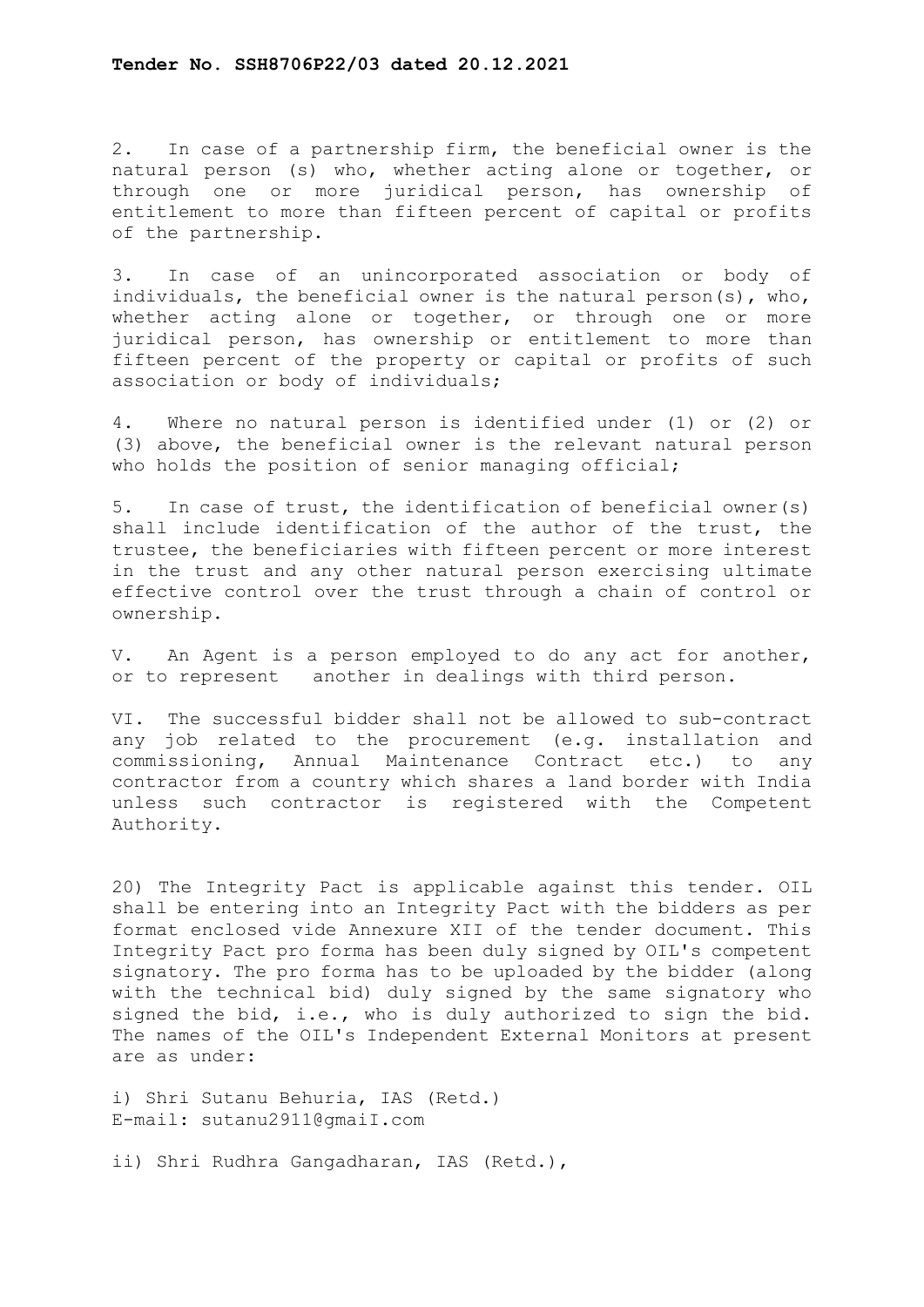Ex-Secretary, Ministry of Agriculture e-Mail ID : rudhra.gangadharan@gmail.com

iii) Shri Om Prakash Singh, IPS (Retd.), Former DGP, Uttar Pradesh E-mail: Ops2020@rediffmail.com

21) **FURNISHING FRAUDULENT INFORMATION/ DOCUMENT:** If it is found that a Bidder has furnished fraudulent document/information, the Bid Security/Performance Security shall be forfeited and the party will be debarred for a period of 3(three) years from date of detection of such fraudulent act, besides the legal action. In case of major and serious fraud, period of debarment may be enhanced.

However, along with the technical bid, bidders must submit duly filled undertaking as per format provided vide, "**Annexure-K**" as submission of information/documentation as per the format provided in Tender Special Note.

22) **APPLICABILITY OF BANNING POLICY OF OIL INDIA LIMITED:** Banning Policy dated 6th January, 2017as uploaded in OIL's website will be applicable against the tender (and order in case of award) to deal with any agency (bidder/ contractor/ supplier/ vendor/ service provider) who commits deception, default, fraud or indulged in other misconduct of whatsoever nature in the<br>tendering process and/or order execution processes. process and/or order execution Applicability of the policy shall include but not limited to the following in addition to other actions like invoking bid security/performance security/cancellation of order etc. as deemed fit and as mentioned elsewhere in the tender:

a) Backing out by bidder within bid validity

b) Backing out by successful bidder after issue of LOA/ Order/ Contract

c) Non/ Poor performance and order/ contract execution default

The bidders who are on Holiday/ Banning/ Suspension list of OIL on due date of submission of bid/ during the process of evaluation of the bids, the offers of such bidders shall not be considered for bid opening/evaluation/ award. If the bidding documents were issued inadvertently/ downloaded from website, the offers submitted by such bidders shall also not be considered for bid opening/ evaluation/ Award of Work.

23) **CONFIRMATION OF BID SECURITY/ PERFORMANCE SECURITY:** The following clause is applicable for bid security/ performance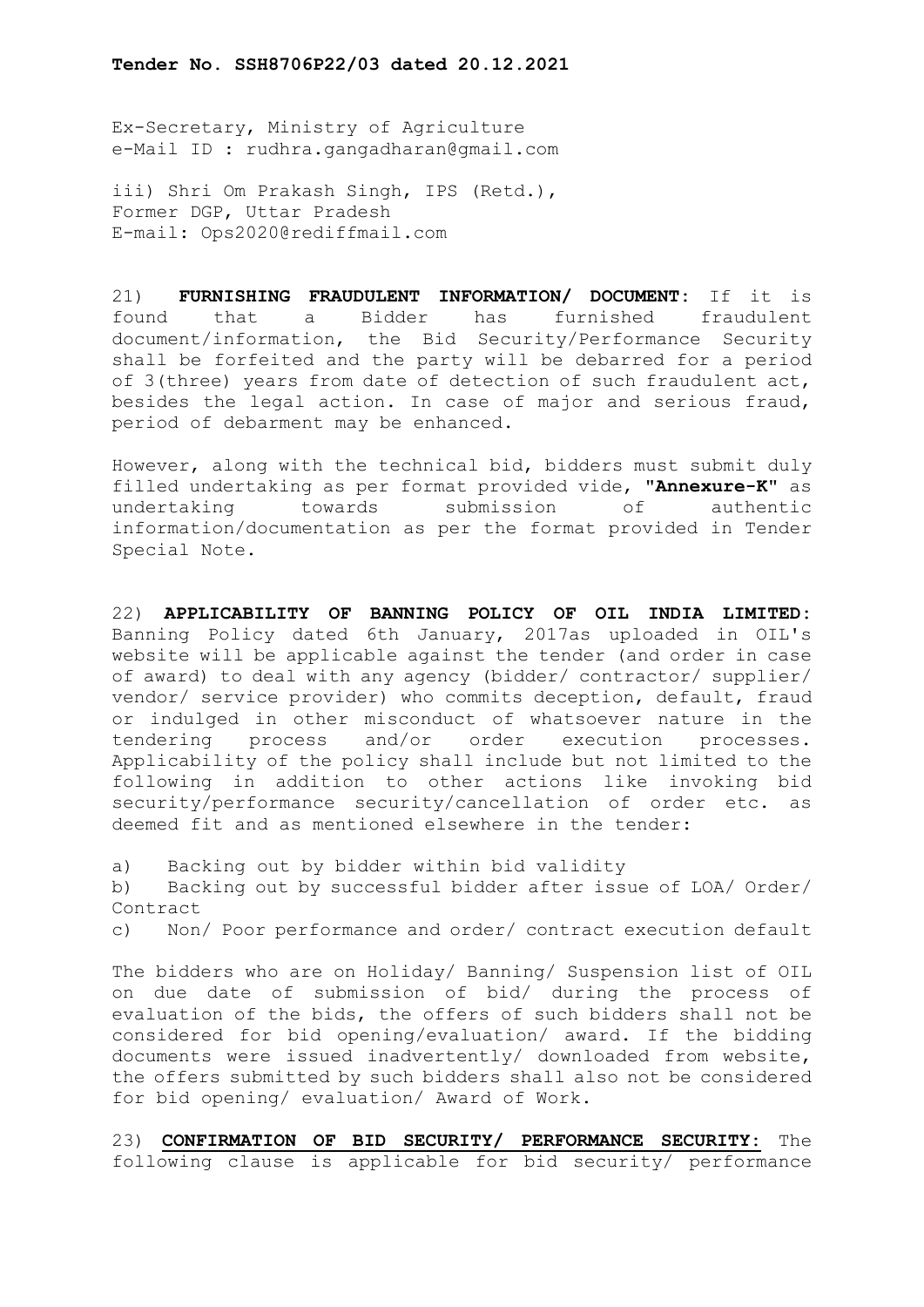security submitted in the form of bid bond/ LC. Bidders are requested to strictly comply to this clause:

The bank guarantee issued by the bank must be routed through SFMS platform as per following details:

(i) "MT 760 / MT 760 COV for issuance of bank guarantee (ii) MT 767 / MT 767 COV for amendment of bank guarantee

The above message/ intimation shall be sent through SFMS by the BG issuing bank branch to HDFC Bank, Duliajan Branch, IFS Code-HDFC0002118; SWIFT Code-HDFCINBBCAL. Branch Address: HDFC Bank Limited, Duliajan Branch, Utopia Complex, BOC Gate, Jayanagar, Duliajan, Dibrugarh, PIN-786602."

24) Revision, clarification, addendum, corrigendum, time extension etc. to the tender will be hosted on OIL website only. No separate notification shall be issued. Bidders are requested to visit OIL website regularly to keep them updated.

25) Oil India Limited (OIL) has upgraded its E-tender Portal. As part of the new system, the intending bidder must have Encryption Certificate along with Digital Signature Certificate (DSC) of Class III [Organization]. The date for implementation of new system is 12th April 2017 and the requirement of the new DSC will be applicable for the tenders floated on 12th April 2017 onwards. All our current and prospective esteemed bidders are therefore requested to acquire Class III DSC [Organization] along with Encryption Certificate issued by any of the Licensed Certifying Authorities (CA) operating under Controller of Certifying Authorities (CCA) of India as per Indian IT Act 2000. Guideline for getting Digital Signature and other related<br>information are available on the e-tender website on the e-tender www.oilindia.com. The bid signed using any other digital certificate or digital certificate without organization name of the bidder, will be liable for rejection.

26) Encryption certificate is mandatorily required for submission of bid. In case bidder created response using one certificate (using encryption key) and bidder subsequently changes the digital signature certificate then the old certificate (used for encryption) is required in order to decrypt his encrypted response for getting the edit mode of his response. Once decryption is done, the bidder may use his new DSC certificate for uploading and submission of his offer. It is the sole responsibility of the bidder to keep their DSC certificate properly. In case of loss of DSC certificate, Oil India Limited is not responsible.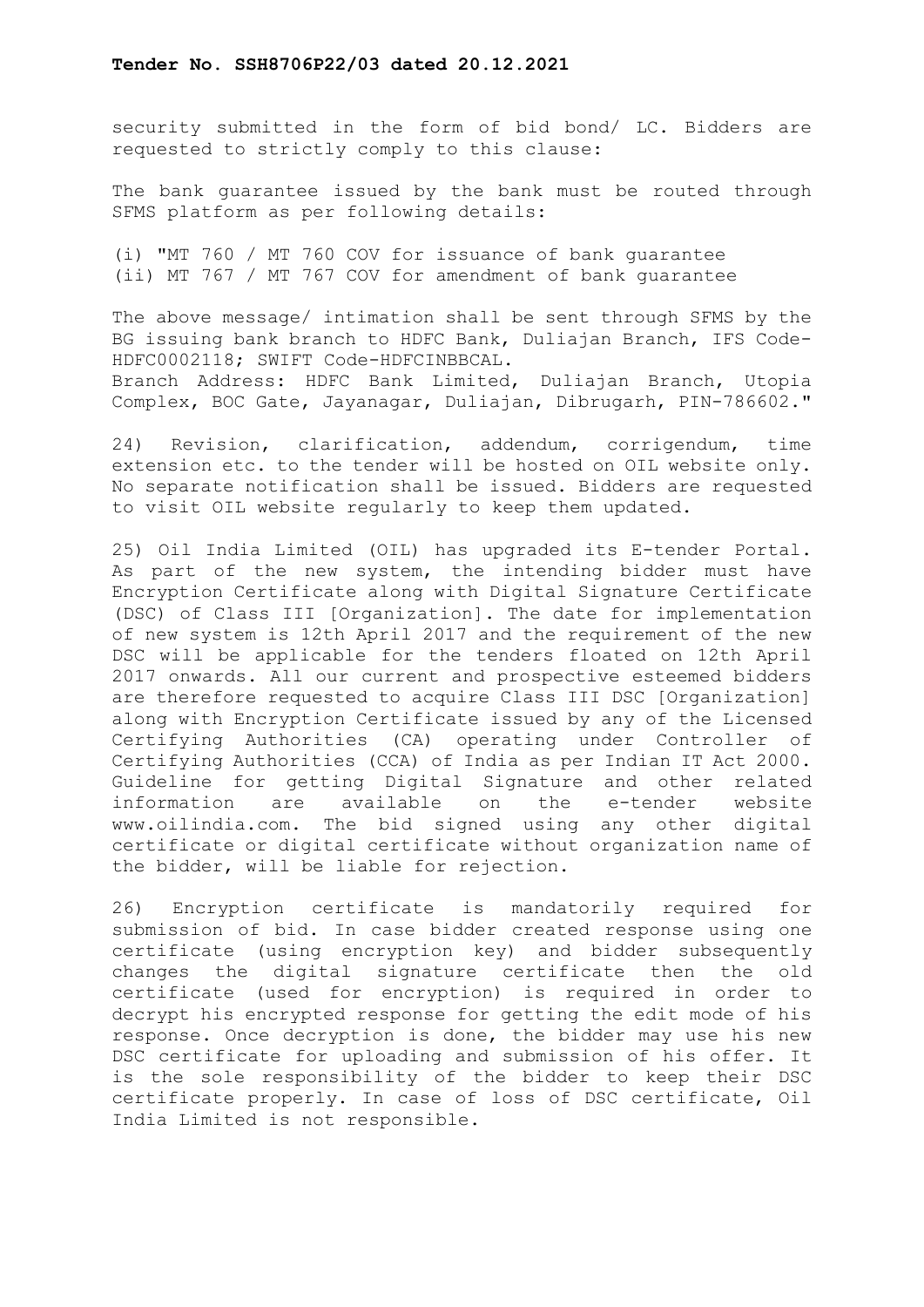**27) ONLINE VIEWING OF PRICE BY BIDDERS:** For convenience of the qualified Bidders and to improve transparency, the rates/costs quoted by bidders against OIL's e-tenders shall be available for online viewing by such Bidders whose price bids are opened by Company. A Bidder can view item-wise rates/ costs of all other such peer bidders against the tender immediately after price bid opening, if the e-tender is floated by Company with PRICE CONDITION. In case the Price-Bid is invited by Company through attachment form under "Notes & Attachment" (i.e., NO PRICE Condition), Bidders must upload their detailed Price-Bid as per the prescribed format under "Notes & Attachment", in addition to filling up the "Total Bid Value" Tab considering the cost of all individual line items and other applicable charges like freight, tax, duties, levies etc. Under NO PRICE Condition (i.e. Price Bid in attachment form), the "Total Bid Value" as calculated & quoted by the Bidder shall only be shared amongst the eligible bidders and Company will not assume any responsibility whatsoever towards calculation errors/ omissions therein, if any. Notwithstanding to sharing the "Total Bid Value" or the same is whether filled up by the Bidder or not, Company will evaluate the cost details to ascertain the interse-ranking of bidders strictly as per the uploaded attachment and Bid Evaluation Criteria only. Online view of prices as above shall be available to the Bidders only upto seven days from the date of Price-Bid opening of the e-tender.

28) Bidders to take note of clause no. 21.1.3 of the General Terms & Conditions for E-procurement of Indigenous Tenders vide Booklet No. MM/LOCAL/E-01/2005 regarding transportation of materials.

29) Bid must be submitted electronically only through OIL's eprocurement portal. Bid submitted in any other form will be rejected.

30) Please refer to the "New Vendor Manual (effective 12.04.2017)" available in the login Page of the OIL's E-tender Portal.

31) Oil India Limited (OIL) has upgraded its E-tender Portal. All the bidders are requested to go through the following documents available on the login Page of the OIL's E-tender Portal before uploading their bid.

a) Guidelines to Bidders for participating in OIL. b) New Vendor Manual.

32) Please refer Annexure-CCC for BEC/ BRC applicable against this tender. Please ensure compliance to BEC/ BRC and submit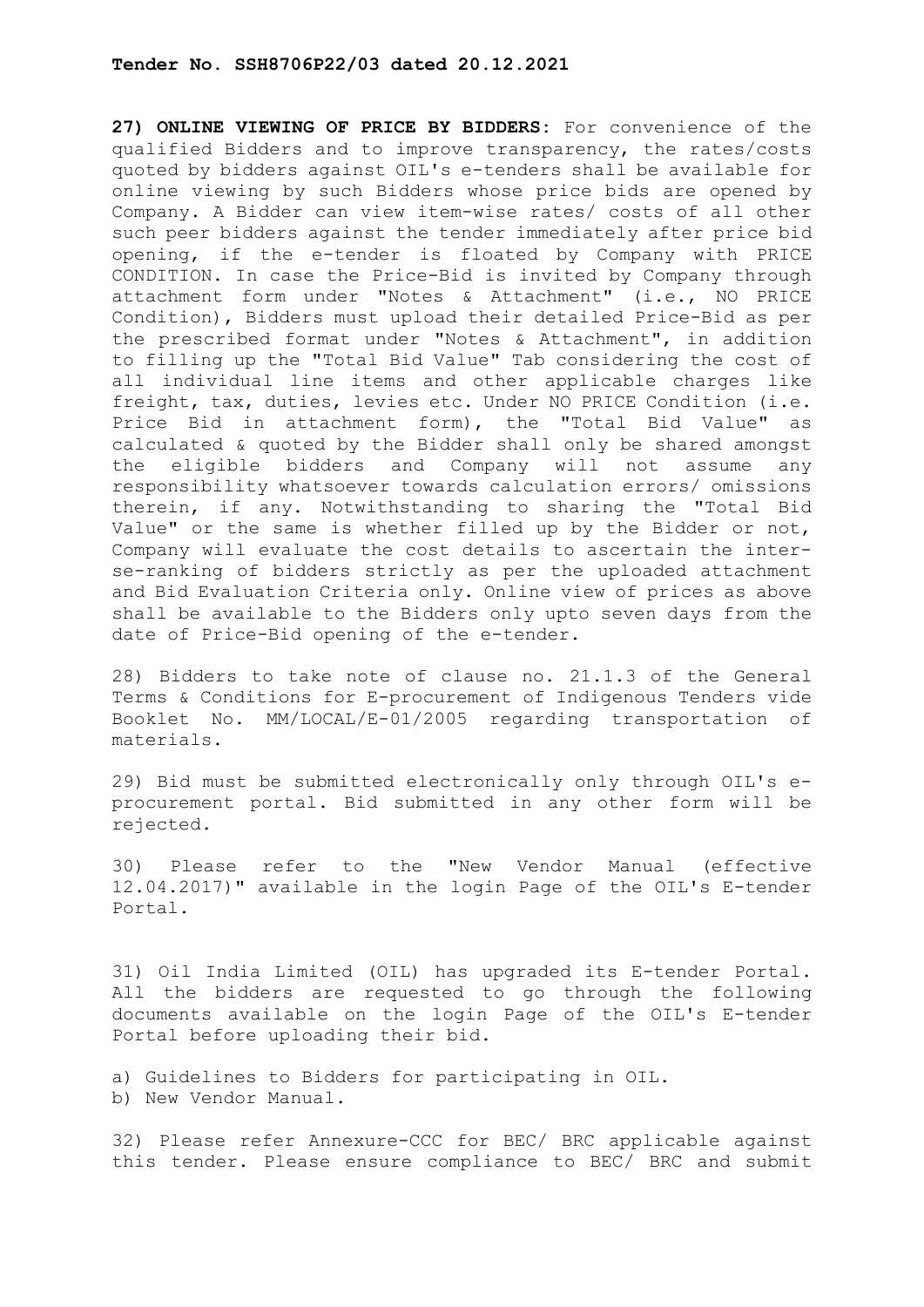requisite documentation, failing which offer may be liable for rejection.

33) The prices of the items should be quoted as per Annexure-P and uploaded separately under the tab "Notes & Attachment".

34) The following points are deemed as "non-negotiable" and offer shall be rejected straight-away without seeking clarification in the case of the following:

i) Validity of bid shorter than the validity indicated in the tender. ii) Original Bid Security not received within the stipulated date and time mentioned in the tender. iii) Bid Security with:- (a) validity shorter than the validity indicated in the tender and/or (b) bid security amount lesser than the amount indicated in the tender.

35) All the Bids must be Digitally Signed using "Class 3" digital certificate (e-commerce application) only as per Indian IT Act obtained from the licensed Certifying Authorities operating under the Root Certifying Authority of India (RCAI), Controller of Certifying Authorities (CCA) of India. The bid signed using other than "Class 3" digital certificate, will be liable for rejection.

#### **36) GOODS & SERVICES TAX(GST):**

1. For the purposes of levy and imposition of GST, the expressions shall have the following meanings:

(a) GST - means any tax imposed on the supply of goods and/or services under GST Law.

(b) Cess – means any applicable cess, existing or future on the supply of Goods and Services as per Goods and Services Tax (Compensation to States) Act,2017.

(c) GST Law - means IGST Act 2017, CGST Act 2017, UTGST Act, 2017 and SGST Act, 2017and all related ancillary Rules and Notifications issued in this regard from time to time.

2. The rates quoted by the bidders shall be inclusive of all taxes, duties and levies. However, bidders are required to provide separately the rate and amount of all types of taxes, duties and levies. In case, the quoted information related to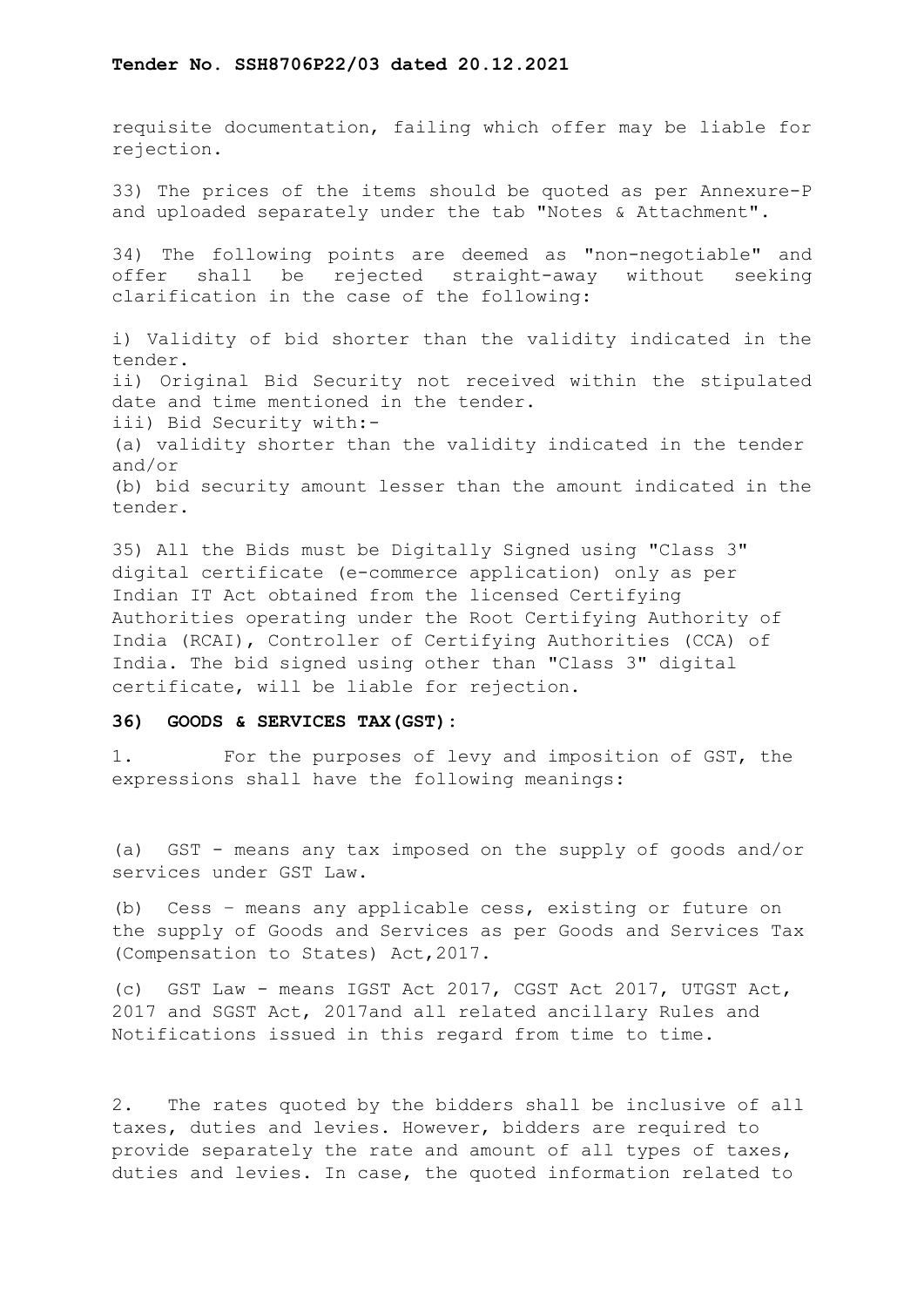various taxes, duties & levies subsequently proves wrong, incorrect or misleading, OIL will have no liability to reimburse the difference in the duty/ tax, if the finally assessed amount is on the higher side and OIL will have to right to recover the difference in case the rate of duty/ taxes finally assessed is on the lower side. Further, bidders have to clearly show the amount of GST separately in the Tax Invoices. Further, it is the responsibility of the bidders to make all possible efforts to make their accounting / IT system GST compliant in order to ensure availability of Input Tax Credit (ITC) to Oil India Ltd.

3. Offers without giving any of the details of the taxes (Including rates and amounts) as specified above will be considered as inclusive of all taxes including GST. When a bidder mentions taxes as extra without specifying the rates & amount, the offer will be loaded with maximum value towards taxes received against the tender for comparison purposes. If the bidder emerges as lowest bidder after such loading, in the event of order on that bidder, taxes mentioned by OIL on the Purchase Order/ Contracts will be binding on the bidder.

4. Bidders are required to pass on the benefit arising out of introduction of GST, including seamless flow of Input Tax Credit, reduction in Tax Rate on inputs as well as final goods by way of reduction of price as contemplated in the provision relating to Anti-Profiteering Measure vide Section 171 of the CGST Act, 2017. Accordingly, for supplies made under GST, the bidders should confirm that benefit of lower costs has been passed on to OIL by way of lower prices/taxes and also provide details of the same as applicable. OIL reserves the right to examine such details about costs of inputs/input services of the bidders to ensure that the intended benefits of GST have been passed on to OIL.

5. Oil India Ltd. shall declare the value of free issue of materials and services, if any, involved in the execution of the contract. The Contractor should consider the same while working out the GST liability, if any. Further in cases where GST is leviable on any facilities provided by OIL and used by bidders and the consideration for which is recovered by OIL in the form of reduction in the invoice raised by bidders then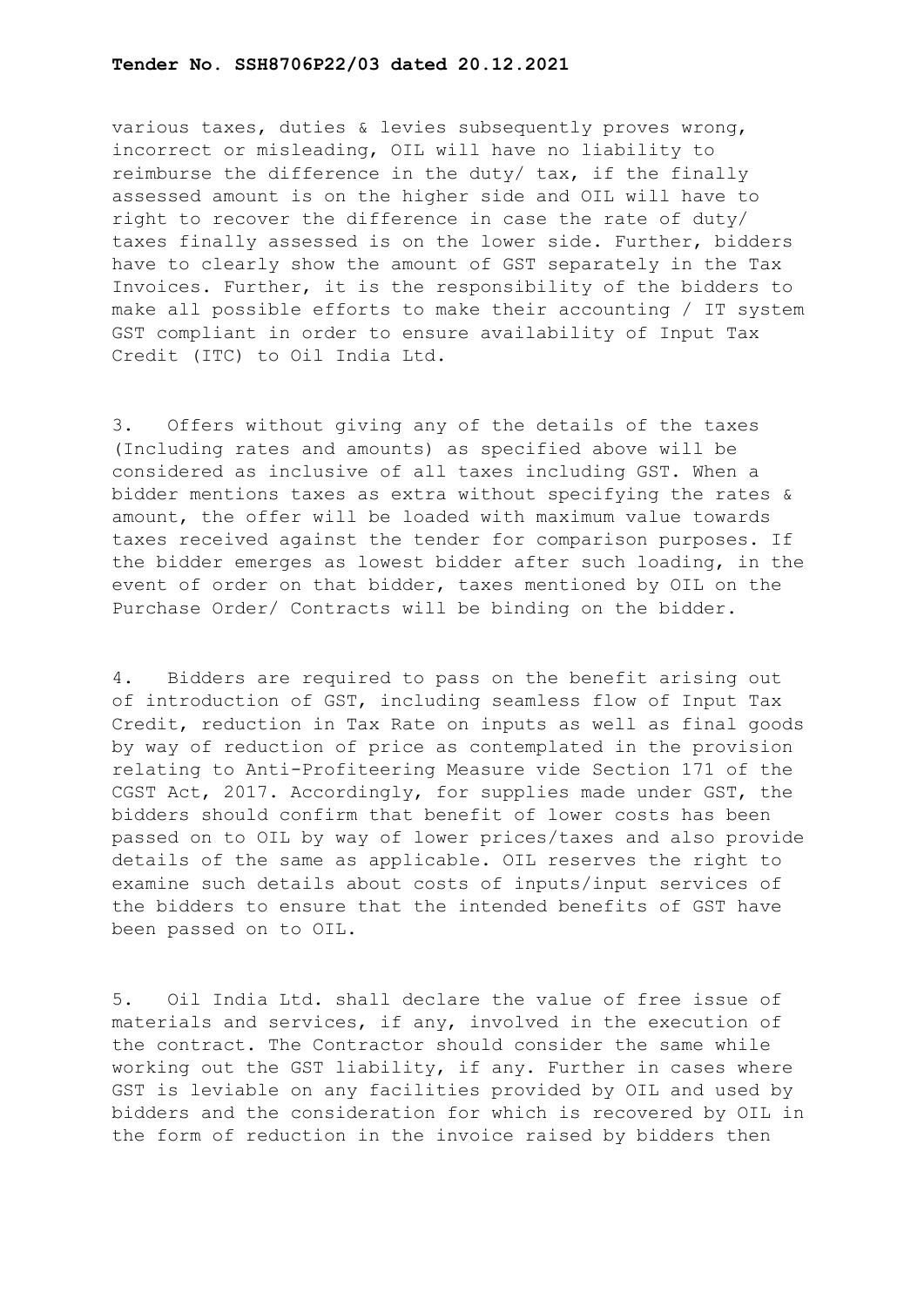OIL will raise GST invoices on such transactions and the same will be reimbursed bybidders.

# 6. When Input tax credit is available for Set Off

Evaluation of L-1 prices shall be done based on Quoted price after deduction of Input Tax Credit (ITC) of GST, if available to OIL.OIL shall evaluate the offers on the basis of the quoted rates only and any claim subsequently by the bidders for additional payment/liability shall not be admitted and has to be borne by the bidders.

### When Input tax credit is NOT available for Set Off

Evaluation of L-1 prices shall be done based on Quoted price only. OIL shall evaluate the offers on the basis of the quoted rates only and any claim subsequently by the bidders for additional payment/liability shall not be admitted and has to be borne by the bidders.

7. Bidders agree to do all things not limited to providing GST compliant Tax Invoices or other documentation as per GST law relating to the supply of goods and/or services covered in the instant contract like raising of and /or acceptance or rejection of credit notes / debit notes as the case may be, payment of taxes, timely filing of valid statutory Returns for the tax period on the Goods and Service Tax Network (GSTN), submission of general information as and when called for by OIL in the customized format shared by OIL in order to enable OIL to update its database etc. that may be necessary to match the invoices on GSTN common portal and enable OIL to claim input tax credit in relation to any GST payable under this Contract or in respect of any supply under this Contract.

8. In case Input Tax Credit of GST is denied or demand is recovered from OIL by the Central / State Authorities on account of any non-compliance by bidders, including nonpayment of GST charged and recovered, the Vendor/Supplier/Contractor shall indemnify OIL in respect of all claims of tax, penalty and/or interest, loss, damages, costs, expenses and liability that may arise due to such noncompliance. OIL, at its discretion, may also withhold/recover such disputed amount from the pending payments of the bidders.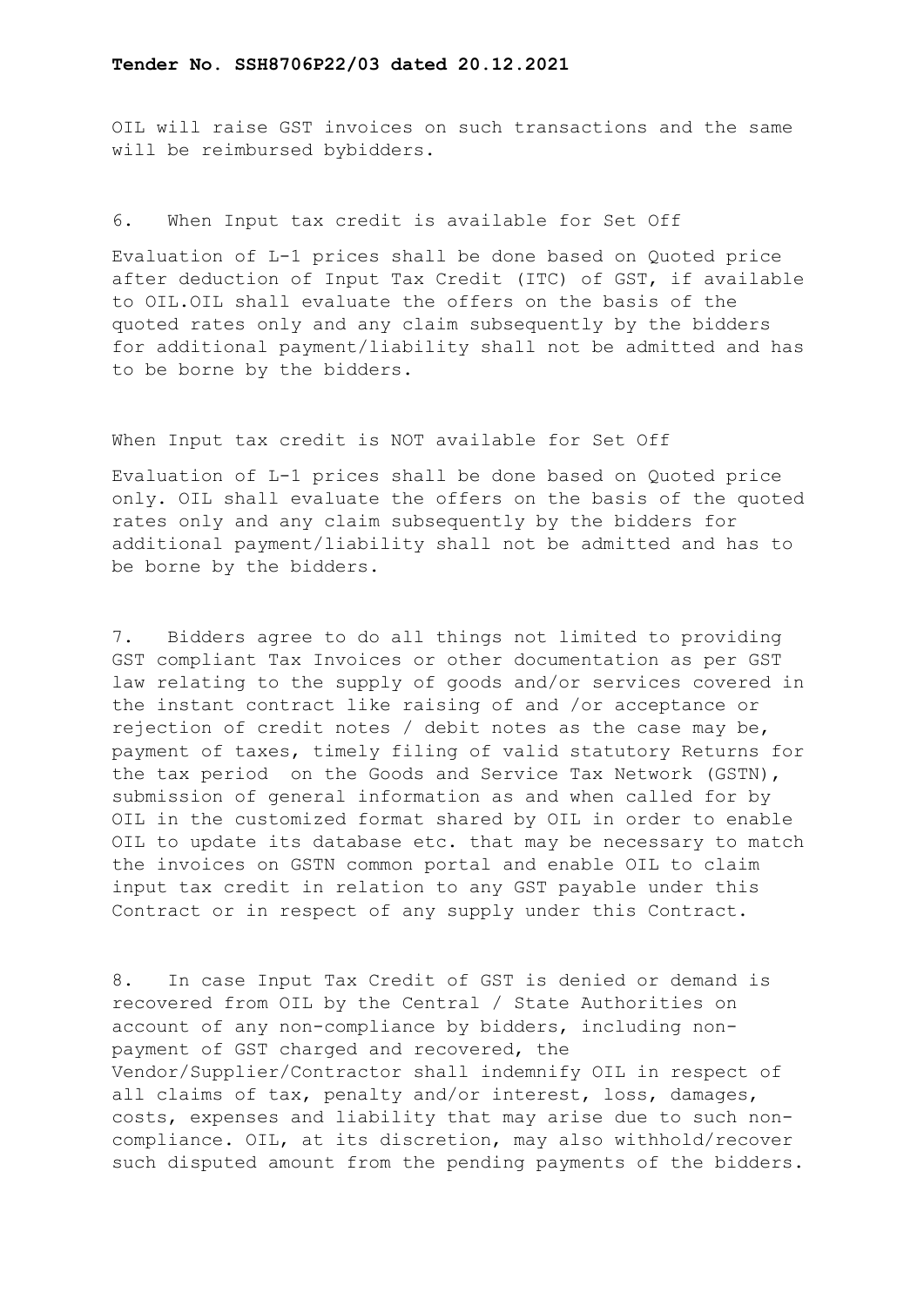**Special Notes:** 

#### **Annexure-K**

# **Format of undertaking by Bidders towards submission of authentic information/documents (To be typed on the letter head of the bidder)**

Ref. No\_\_\_\_\_\_\_\_\_\_\_\_ Date

**Sub: Undertaking of authenticity of information/documents submitted**

Ref: Your tender No. Dated

To, The HOD-Materials Materials Deptt, OIL, Duliajan

Sir,

With reference to our quotation against your above-referred tender, we hereby undertake that no fraudulent information/documents have been submitted by us.

We take full responsibility for the submission of authentic information/documents against the above cited bid.

We also agree that, during any stage of the tender/contract agreement, in case any of the information/documents submitted by us are found to be false/forged/fraudulent, OIL has right to reject our bid at any stage including forfeiture of our EMD and/or PBG and/or cancel the award of contract and/or carry out any other penal action on us, as deemed fit.

Yours faithfully,

For (type name of the firm here) Signature of Authorised Signatory Name : Designation : Phone No. Place : Date : (Affix Seal of the Organization here, if applicable)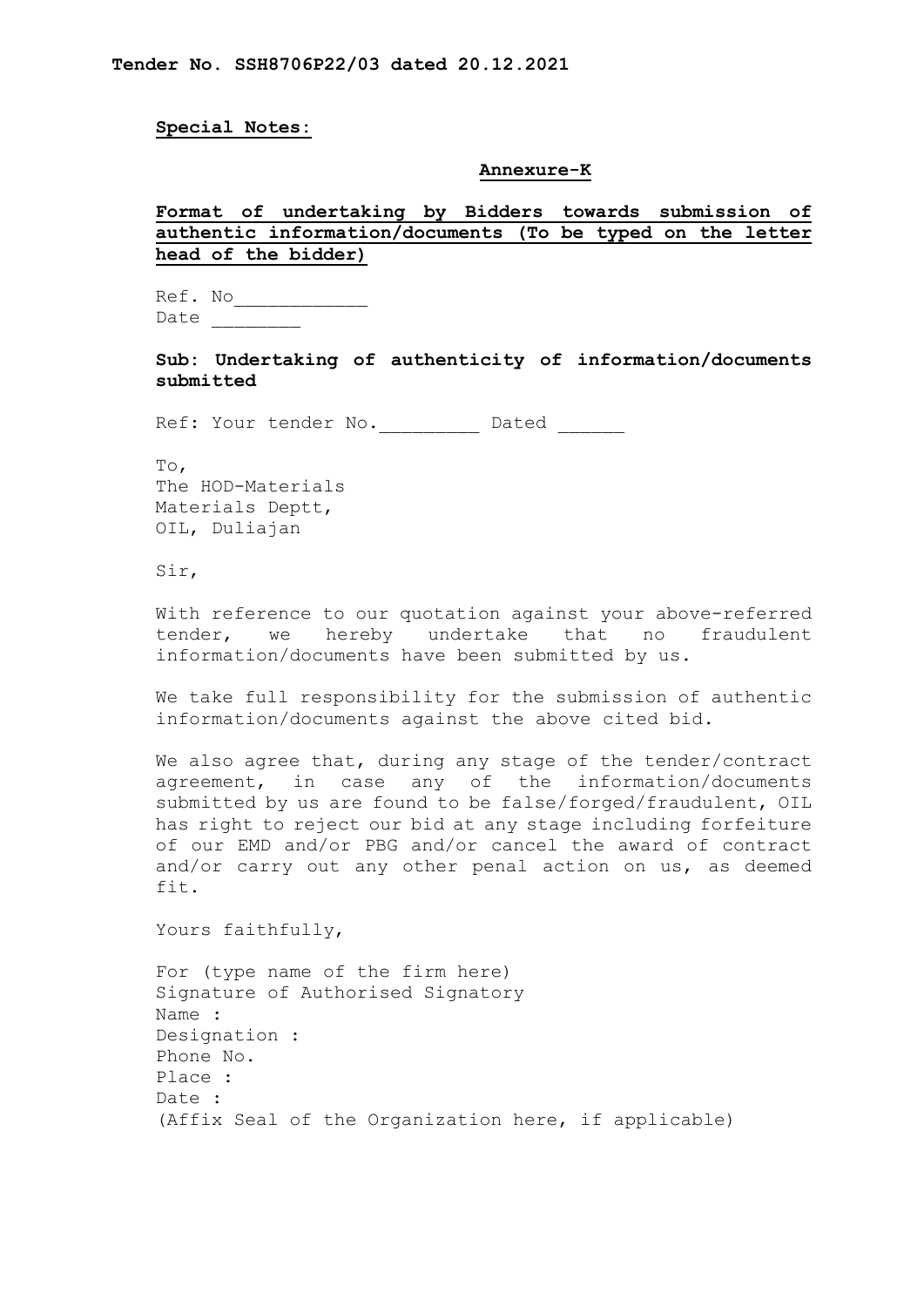## **PROFORMA-4 DECLARATION FOR BID SECURITY**

To,

M/s. Oil India Limited

………………………..,

…………………………..

Sub: ………………………………………………

Tender No:……………………………………….

Dear Sir,

After examining / reviewing provisions of above referred tender documents (including all corrigendum/ Addenda), we M/s. …………… (Name of Bidder) have submitted our offer / bid no…………

We, M/s. …………………. (Name of Bidder) hereby understand that, according to your conditions, we are submitting this Declaration for Bid Security.

We understand that we will be put on watch list/holiday/banning list (as per policies of OIL INDIA in this regard), if we are in breach of our obligation(s) as per following:

(a) have withdrawn/modified/amended, impairs or derogates from the tender, my/our Bid during the period of bid validity specified in the form of Bid; or

(b) having been notified of the acceptance of our Bid by the OIL INDIA LIMITED during the period of bid validity:

(i) fail or refuse to execute the Contract, if required, or

(ii) fail or refuse to furnish the Contract Performance Security, in accordance provisions of tender document.

(iii) Fail or refuse to accept 'arithmetical corrections' as per provision of tender document.

(c) having indulged in corrupt/fraudulent/collusive/coercive practice as per procedure. Place: [Signature of Authorized Signatory of Bidder] Date: Name: Designation: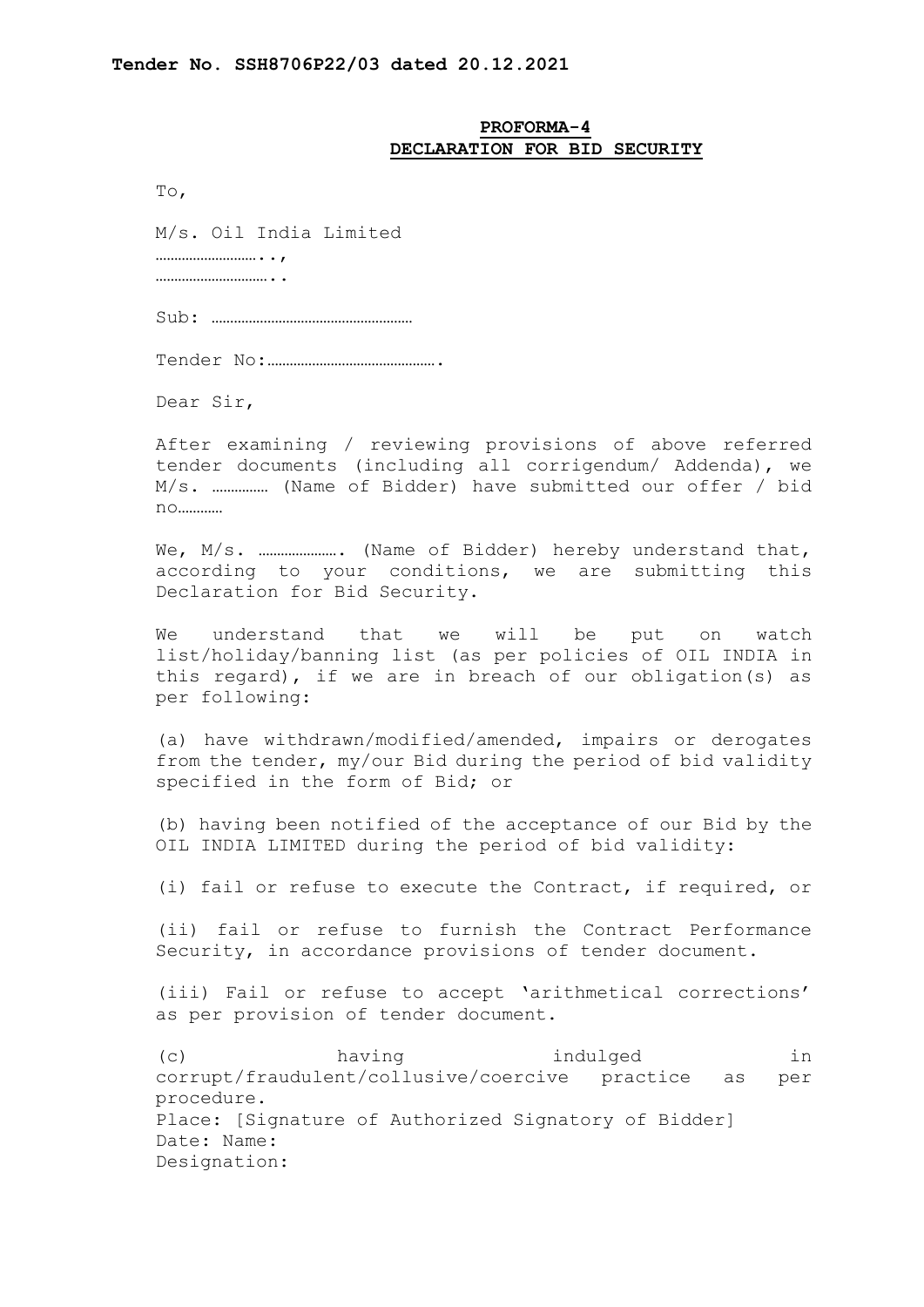Seal:

#### **Annexure-B**

**Format for Undertaking by Bidders towards compliance of office memorandum F. No. 6/18/2019-PPD dated 23rd July, 2020 (Public Procurement no. 1) issued by Department of Expenditure, Ministry of Finance, Govt. of India (To be typed on the letter head of the bidder)**

 $Ref. No$  Date Date Tender No. Dated

OIL INDIA LIMITED ######### #########

Dear Sirs,

"We have read the clause regarding restrictions on procurement from a bidder or a country which shares a land border with India; We certify that this bidder is not from such a country or, if from such a country, has been registered with the Competent Authority.

We hereby certify that this bidder fulfils all requirements in this regard and is eligible to be considered. [Where evidence of valid registration by the Competent Authority shall be attached.]"

We also agree that, during any stage of the tender/contract agreement, in case the above information/documents submitted by us are found to be false, Oil India Limited has the right to immediately reject our bid/terminate contract at any stage and carry out further legal action on us in accordance with law.

Yours faithfully,

For (type name of the firm here) Signature of Authorised Signatory Name : Designation : Phone No. Place : Date : (Affix Seal of the Organization here, if applicable) **Note:** This form should be returned along with offer duly signed.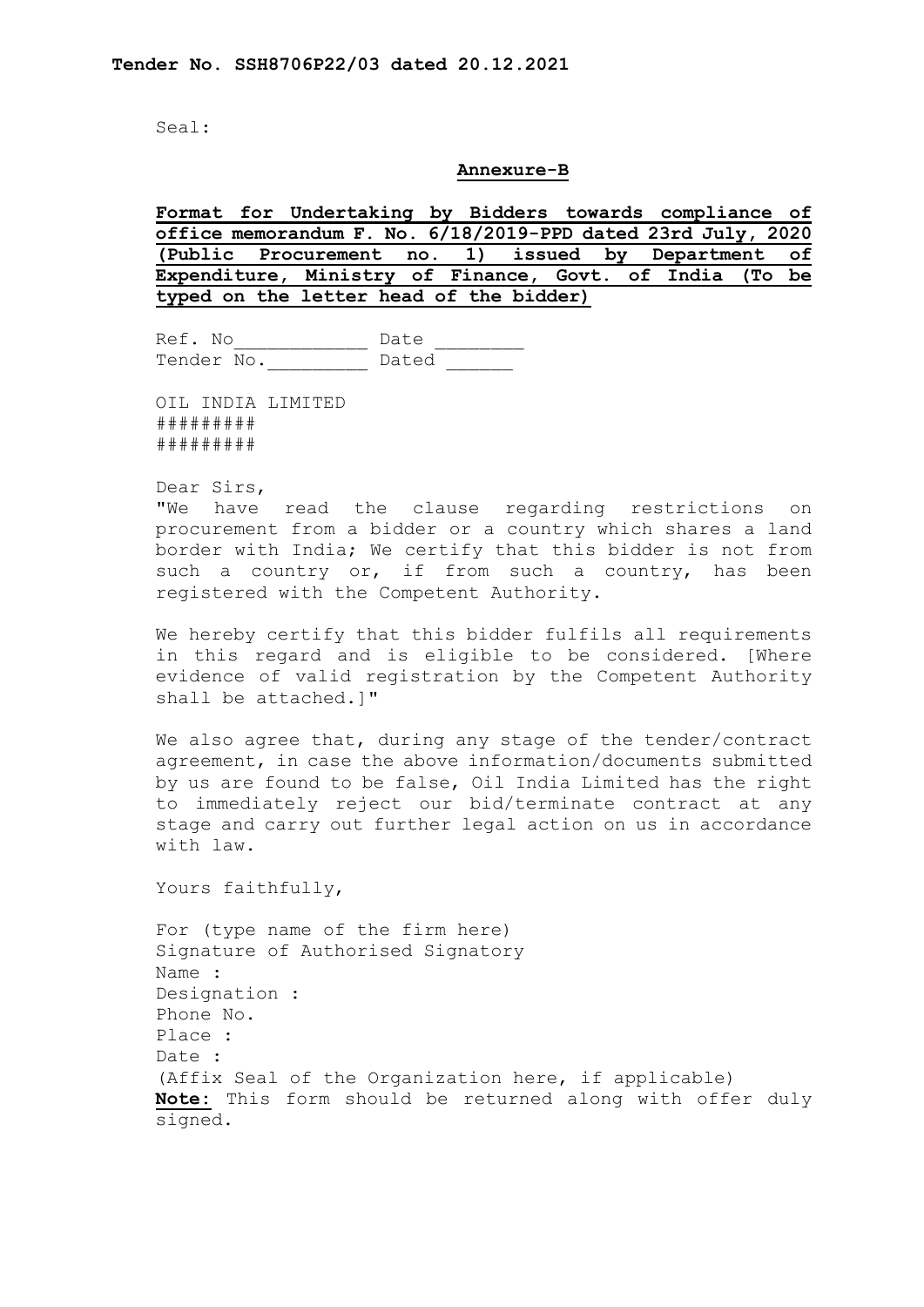# **A) THIRD PARTY INSPECTION (TPI):**

a) OIL shall arrange for inspection (TPI) of the materials through OIL's nominated Third Party Inspection Agency at Bidder's/Manufacturer's plant/premises as per the broad Scope of Work mentioned the tender. All cost towards the engagement of Third Party Inspection Agency shall be borne by OIL. **BIDDER SHALL NOT QUOTE/INCLUDE THE COST OF THIRD PARTY INSPECTION IN THEIR OFFER**. However, Bidder shall extend all necessary facility to the satisfaction of Third<br>Party Inspection Agency for smooth conduct of the Party Inspection Agency for smooth conduct of the inspection.

b) Bidder shall clearly indicate in the Technical bid the place/plant where Third Party Inspection of the materials shall be conducted, in the event of an order. c) Supplier shall convey to OIL the production schedule within 02(two) weeks from the date of Letter of Award (LOA)/Purchase order so that OIL can deploy the TPI agency to carry out inspection at bidder's/manufacturer's premises accordingly. Additionally, Supplier shall send a notice in writing/e-mail to OIL at least 15 days in advance specifying the exact schedule and place of inspection (TPI) as per the Purchase Order and OIL upon receipt of such notice shall notify to the supplier the date and time when the materials would be inspected by OIL nominated TPI Agency.

d) The supplier shall provide, without any extra charge to OIL, all materials, tools, labour and assistance of every kind which the OIL nominated TPI Agency may demand for any test or examination required at supplier's premises. The supplier shall also provide and deliver sample from the material under inspection, free of charge, at any such place other than their premises as the TPI Agency may specify for acceptance tests for which the supplier does not have the facilities for such tests at their premises. In the event of testing outside owing to lack of test facility at supplier's premises, the supplier shall bear cost of such test, if any.

e) The supplier shall not be entitled to object on any ground whatsoever to the method of testing adopted by the OIL nominated TPI Agency.

f) Unless otherwise provided for in the Purchase Order, the quantity of materials expended in test will be borne by supplier.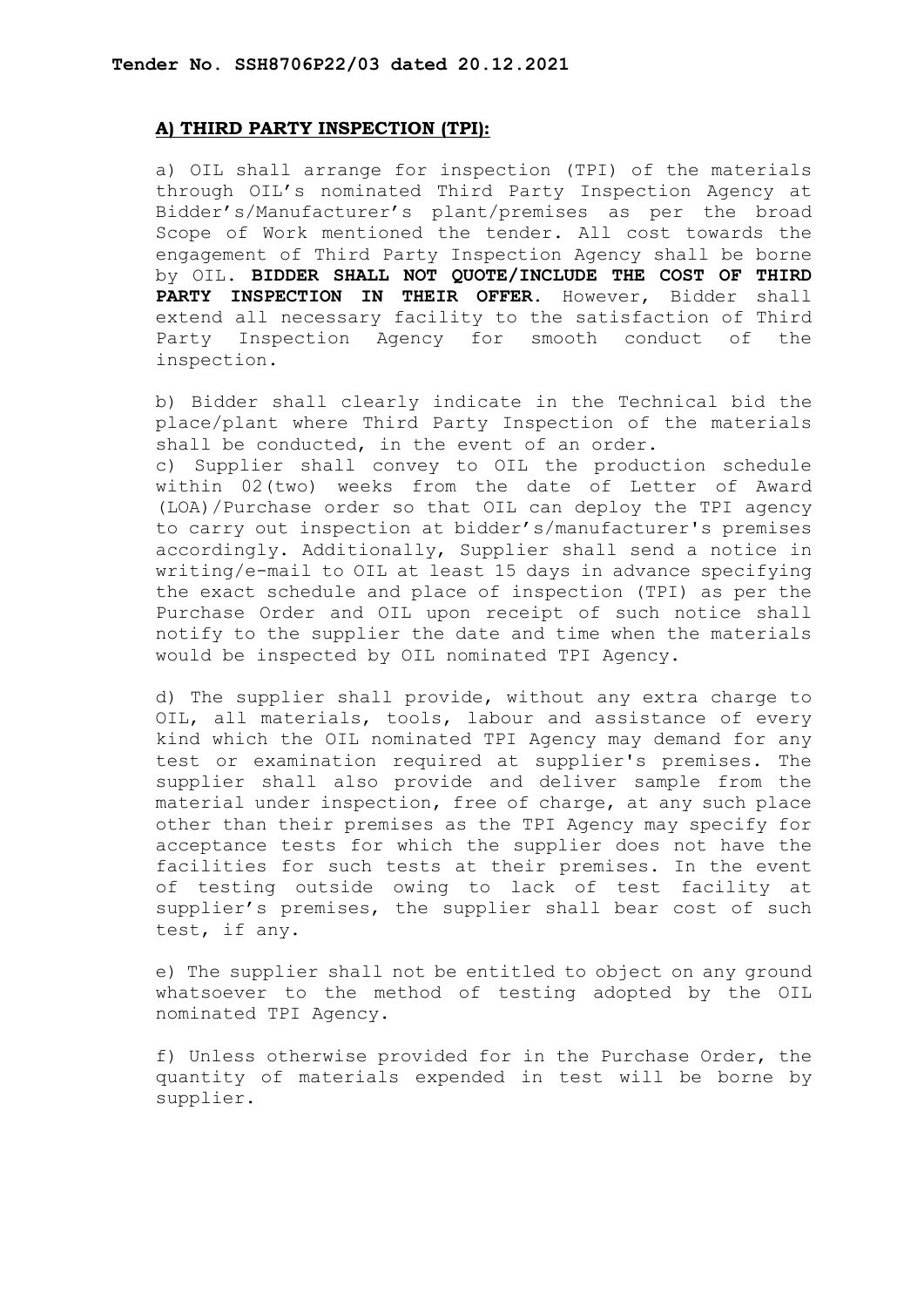g) The decision of the Third Party Inspection Agency nominated by OIL regarding acceptance/rejection of material shall be final and binding on the supplier.

h) Upon successful completion of the TPI and acceptance of the TPI reports by OIL, Bidder/Supplier shall be intimated by OIL for dispatch of the materials. The materials should be despatched only after receipt of dispatch clearance from OIL.

i) Acceptance of the TPI reports and receipt of dispatch intimation from OIL do not absolve the bidder from any warranty obligations or waive the bidder from OIL's right for rejection of the materials after receipt at site.

j) Notwithstanding clauses contained herein above, in the event the materials under inspection fails to conform to Purchase order specification and are rejected by OIL nominated Third Party Inspection agency, OIL may recover all cost incurred for re-inspection of the materials from the supplier.

k) Third party inspection of items will be carried out by any of the TPI agencies indicated below. The details of Third party inspection agency shall be provided after placement of Purchase order: i) M/s Lloyds. ii) M/s Bureau Veritas iii) M/s RITES iv) M/s I.R.S v) M/s Tuboscope Vetco (To be considered after opening of office in India). vi) M/s DNV-GL

# **(B) The scopes of inspection by TPIA are as under:**

a. General Design, b. Material, c. Welding (if any), d. Quality Control, e. Equipment Marking, f. Storing, packaging & shipping, g. Radiography /ultrasonic test, assembly test etc wherever applicable, h. Any other aspects found necessary by TPIA. Note: Inspection and certification of TPIA shall be in conformance to relevant purchase order and applicable standard.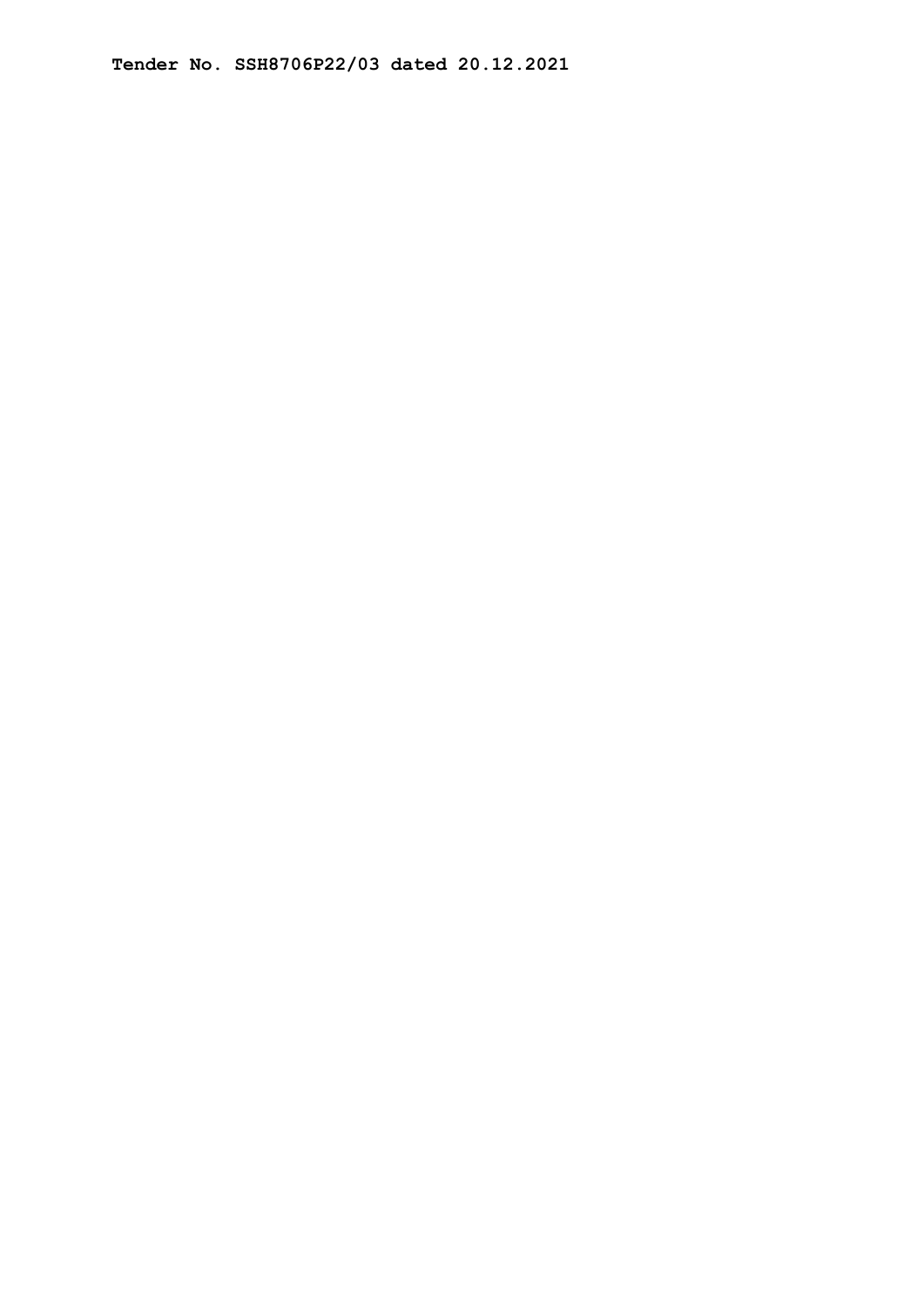# 1) **Price Bid Format (SUMMARY) for Indigenous Bidders:**

# **M/S. \*\*\*\*\*\*\*\*\*\*\*\*\*\*\*\*\*\*\*\*\*\*\*\*\*\*\*\*\*\*\*\*\*\*\*\*\*\*\*\*\*\*\*\*\*(BIDDER'S NAME)**

| Srl<br>No.     | <b>DESCRIPTION</b>                                                                          | Qty. | Unit | Unit Rate<br>Including<br>Packing<br>Charges, if<br>any<br>(excluding<br>GST)<br>(currency) | Total<br>Value<br>(exclud<br>ing<br>GST)<br>(curre<br>ncy) | <b>GST</b><br>Compone<br>nt | Total<br>value<br>(currency |
|----------------|---------------------------------------------------------------------------------------------|------|------|---------------------------------------------------------------------------------------------|------------------------------------------------------------|-----------------------------|-----------------------------|
| $\mathbf{1}$   | Item No 10                                                                                  | 600  | NO   |                                                                                             |                                                            |                             |                             |
| $\overline{2}$ | Item No 20                                                                                  | 200  | NO   |                                                                                             |                                                            |                             |                             |
| 3              | Item No 30                                                                                  | 1100 | NO   |                                                                                             |                                                            |                             |                             |
| $\overline{4}$ | <b>FOR</b><br>Total<br>Despatching<br>Station·<br>value(Add<br>from $1$ to $3$ )            |      |      |                                                                                             |                                                            |                             |                             |
| 5              | Inland freight<br>Charges up to<br>Duliajan,<br>Assam                                       |      |      |                                                                                             |                                                            |                             |                             |
| 6              | GST on (5)                                                                                  |      |      |                                                                                             |                                                            |                             |                             |
| $\overline{7}$ | Insurance<br>Charges $@$ 0.5<br>$\frac{0}{0}$<br>of<br>(4)<br>inclusive<br>of<br><b>GST</b> |      |      |                                                                                             |                                                            |                             |                             |
| 8              | <b>FOR</b><br><b>Total</b><br>Duliajan<br>Value (4+<br>$5+6+7)$                             |      |      |                                                                                             |                                                            |                             |                             |
| 9              | Total value in<br>words                                                                     |      |      |                                                                                             |                                                            |                             |                             |
| 10             | Gross Weight<br>of total<br>consignment :                                                   |      |      |                                                                                             |                                                            |                             |                             |
| 11             | Gross Volume<br>of total<br>consignment                                                     |      |      |                                                                                             |                                                            |                             |                             |
| 12             | HSN code for<br>the above<br>quoted items                                                   |      |      |                                                                                             |                                                            |                             |                             |